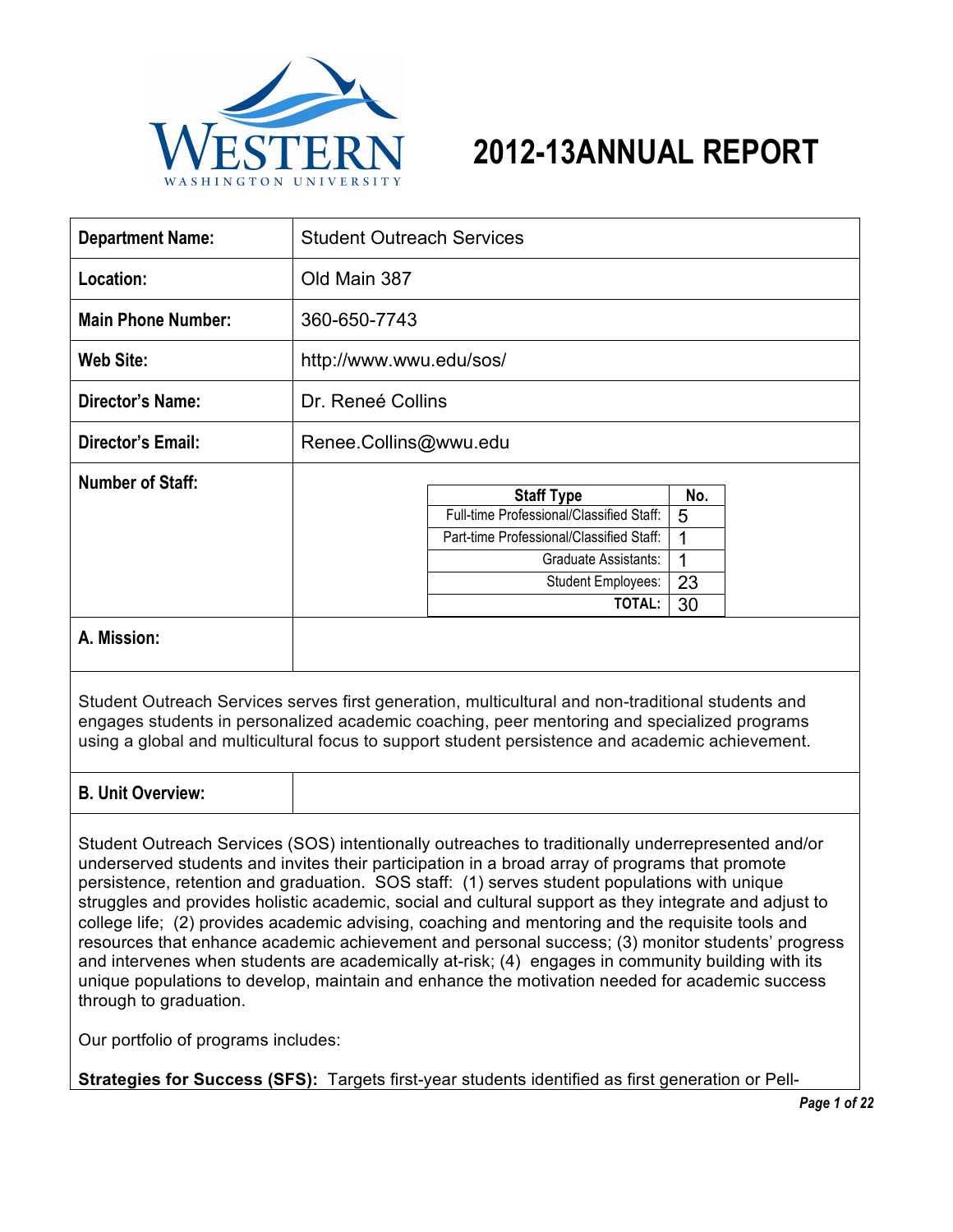#### eligible.

 **ACCESS:** Targets first-year students identified as high-achieving with low academic-index scores.  **EDUC 108 (Purposeful Learning):** A college 101 course designed to assist students with their transition to college.

 **College Success Foundation (CSF) programs:** Targets CSF students identified in Washington as Achievers, Governor's Scholars, Leadership 1000 students, Passport to College youth in the foster care system, and Realize the Dream students from high-potential, low-income backgrounds.

 **All Nations Louis Stokes Alliance for Minority Participation (ANLSAMP):** Targets Native American students pursuing degrees in Science, Technology, Engineer and Mathematics (STEM).  **The Mentor Project:** Consists of upper class students who help, advise, and provide resources for incoming first-year students. As active student leaders, Peer Mentors share personal experiences to assist and help ease the transition from high school and other colleges to Western's campus. **First Alert:** Targets students who are on low academic scholarship and are at risk of dismissal.  **Transfer Access Program (TAP):** Targets new and continuing transfer students.

 **Women of Color Empowerment:** Serves to aid in the retention of female students of color.

# **Outreach**

- • Collaborate with departments and programs across campus in order to promote the services of our office.
- • Connect with institutions and organizations off campus in order to provide information about the services of our office.
- Increase the visibility of our services to students, staff and faculty.

# **Academic Advising**

 • Provide support services that assist in students achieving educational goals and attaining academic skills though intentional, holistic advising practices.

# **Academic Intervention**

 creating academic plans for future academic success. • Identify students on low academic scholarship by providing resources and assisting them in

# **Cultural/Social Identity & Integration**

- Increase sense of belonging for underrepresented student populations at Western.
- Encourage students to find their own voice within the "academy".
- Provide the tools for students to navigate institutional systems.
- Influence and impact institutional responsibility regarding multiculturalism.

| D. Strategic Goals & Major<br><b>Accomplishments:</b> | Please list your unit's strategic goals from this past year (listed in Section J of the 2011-<br>12 report) and address the progress towards achieving each goal and/or major<br>accomplishments and activities with respect to each goal. |
|-------------------------------------------------------|--------------------------------------------------------------------------------------------------------------------------------------------------------------------------------------------------------------------------------------------|
|                                                       |                                                                                                                                                                                                                                            |

|                 | <b>GOALS</b>                                                                                           | <b>MAJOR ACCOMPLISHMENTS &amp; ACTIVITIES</b>                                                                                                                                                                       |
|-----------------|--------------------------------------------------------------------------------------------------------|---------------------------------------------------------------------------------------------------------------------------------------------------------------------------------------------------------------------|
| <b>GOAL #1:</b> | Improve data collecting and analysis<br>methods to assess all departmental<br>programs and activities. | A graduate student joined the office during<br>$\bullet$<br>Winter Quarter 2013 and became a<br>member of DART. A variety of methods<br>were used for completing the Spring<br>Assessment Project to create a well- |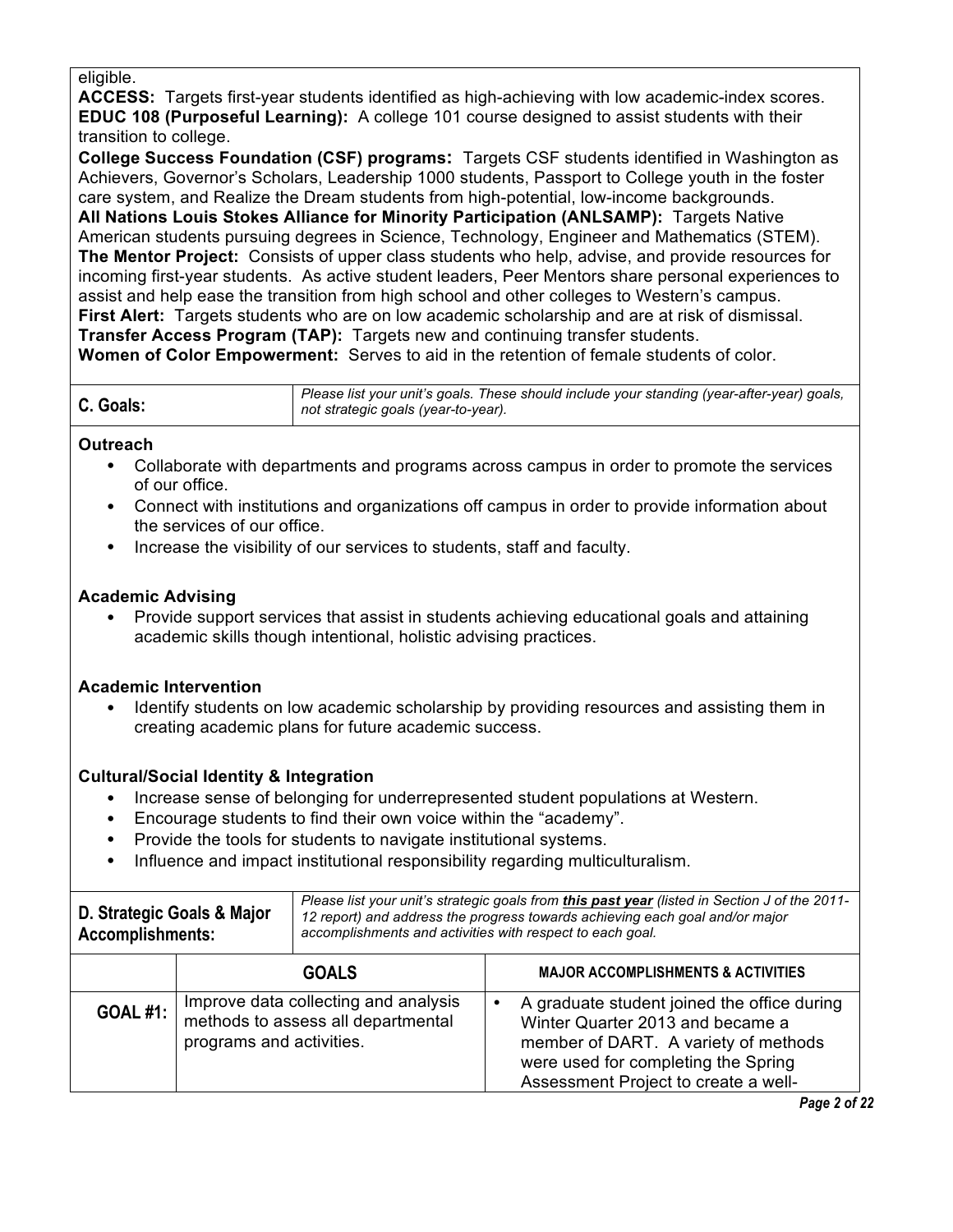| rounded evaluation. The populations of<br>interest were students involved in SOS who<br>were Pell-eligible and/or first-generation<br>college students. These included IPod<br>surveys, focus groups, and recorded<br>testimonials. There were overwhelmingly<br>positive results from the IPod surveys.<br>This demonstrated that students benefit<br>from their appointments with SOS advisors<br>with two-thirds of participating students<br>strongly agreeing that their advisor was<br>able to address their needs and concerns.<br>The remaining third stated they agreed. In<br>the focus groups, the general theme that<br>surfaced was that SOS provided academic<br>support along with the community aspect<br>and general wellness (including stress<br>management and help adjusting to life at<br>WWU) to students. Lastly, the testimonials<br>that were recorded expressed similar<br>sentiments that were stated in the focus<br>groups. |
|-----------------------------------------------------------------------------------------------------------------------------------------------------------------------------------------------------------------------------------------------------------------------------------------------------------------------------------------------------------------------------------------------------------------------------------------------------------------------------------------------------------------------------------------------------------------------------------------------------------------------------------------------------------------------------------------------------------------------------------------------------------------------------------------------------------------------------------------------------------------------------------------------------------------------------------------------------------|
| SOS implemented a tracking system for the<br>$\bullet$<br>105 Credit/Major Declaration program.<br>During the 2012-13 academic year SOS<br>contacted 446 first-generation students<br>who had more than 105 credits and had not<br>yet declared a major. These students<br>received an email regarding the steps to<br>take in order to progress towards<br>declaration. Some students responded via<br>email by filling out the online Major<br>Declaration Plan, others met with advisors<br>and some went directly to the department<br>to declare. Out of the 446 students who<br>were contacted 302 have declared their<br>major as of June 6, 2013.                                                                                                                                                                                                                                                                                                 |
| SOS collaborated with the Institutional<br>$\bullet$<br>Research Office to determine the number<br>of first-generation and Pell-eligible students<br>retained in the Strategies for Success<br>program. Out of 246 students served, 88%<br>of students (217) are currently enrolled for<br>Fall 2013 and 85% (209) are in good<br>academic standing. The majority of the<br>original students were freshman, then<br>transfers and Running Start.                                                                                                                                                                                                                                                                                                                                                                                                                                                                                                         |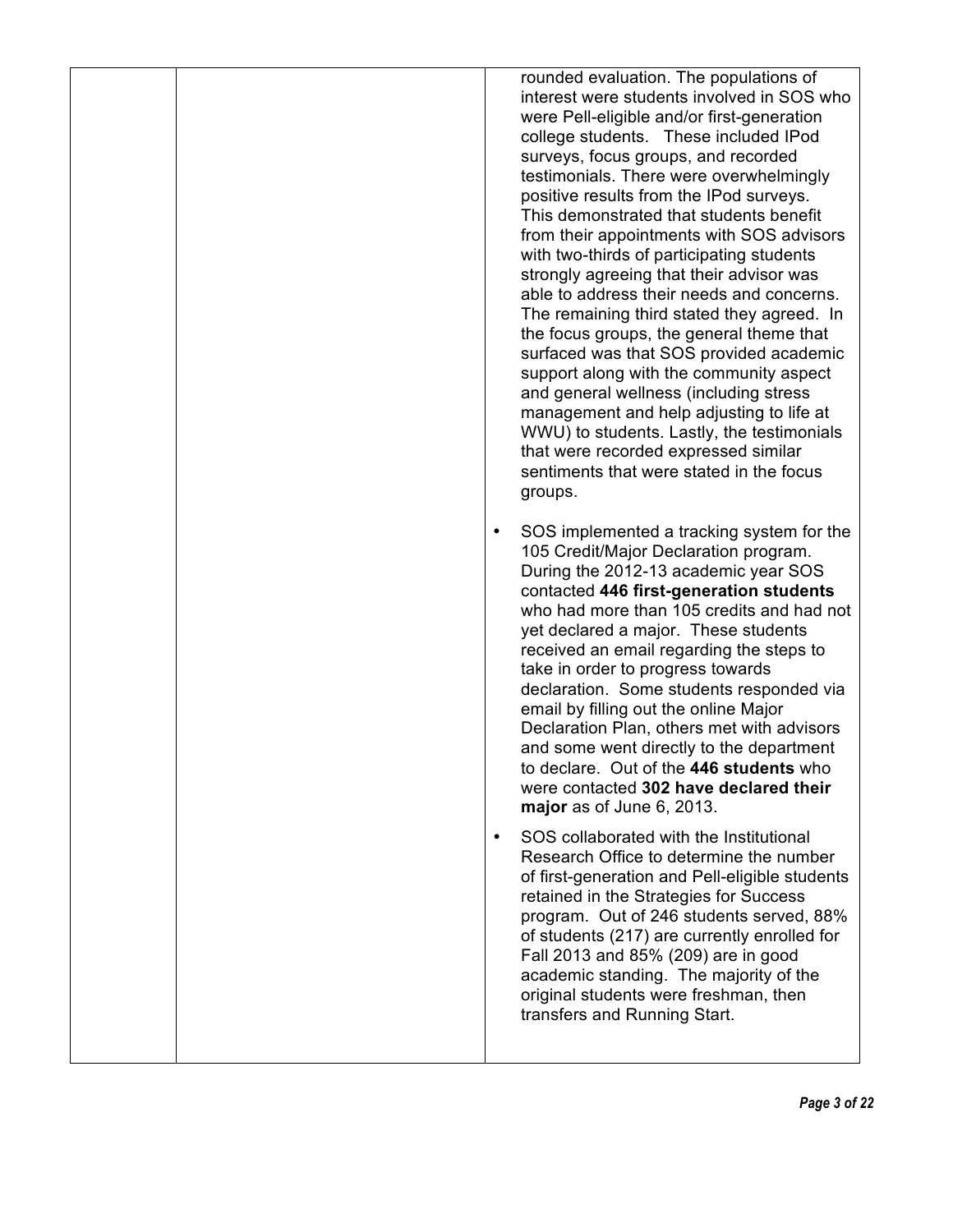| <b>GOAL #2:</b> | Create a more dynamic departmental<br>website and continue to review/revise<br>departmental publications and<br>marketing materials.                              | $\bullet$ | Staff has been reviewing their programs in<br>order to update the website this summer.<br>The Assistant Director will provide a plan of<br>action for the website. Small improvements<br>were made throughout the year but a more<br>in-depth renovation will be completed by<br>the end of summer.                                                                            |
|-----------------|-------------------------------------------------------------------------------------------------------------------------------------------------------------------|-----------|--------------------------------------------------------------------------------------------------------------------------------------------------------------------------------------------------------------------------------------------------------------------------------------------------------------------------------------------------------------------------------|
|                 |                                                                                                                                                                   | $\bullet$ | Because of its huge success in 2012-13, a<br>2013-14 student planner was purchased to<br>help students with 'college survival' skills,<br>such as time management, goal setting,<br>study skills, health tips, money<br>management, campus resources, and<br>more. The planners are distributed during<br>Summerstart and Transitions, EDUC 108,<br>and advising appointments. |
|                 |                                                                                                                                                                   | $\bullet$ | Advisors/instructors will use The Skinny On<br>book in EDUC 108 for a second year. The<br>book deepens how students can remain<br>successful as they integrate into college<br>life.                                                                                                                                                                                           |
|                 |                                                                                                                                                                   | $\bullet$ | The SOS flyer was updated to reflect the<br>most current information about the office.                                                                                                                                                                                                                                                                                         |
|                 |                                                                                                                                                                   | $\bullet$ | Information from the Spring Assessment<br>Project will be used on the website, in<br>posters, and more to inform current<br>students, prospective students and the<br>community about our services.                                                                                                                                                                            |
| <b>GOAL #3:</b> | Develop 3 "blended model programs"<br>with the Ethnic Student Center and<br>LEADS to enhance the social/cultural<br>integration goal of SOS at a reduced<br>cost. | $\bullet$ | SOS and LEADS facilitated workshops at<br>the annual ESC conference to new and<br>continuing students as well as transfers<br>from Northwest Indian College, Skagit<br><b>Community College and Whatcom</b><br><b>Community College.</b>                                                                                                                                       |
|                 |                                                                                                                                                                   | $\bullet$ | The Dean's Unit implemented Cultural<br>Competency/Sensitivity training in 2012.<br>Staffs from the Dean's Office, LEADS,<br>SOS, and the ESC are developing the<br>training curriculum for the unit.                                                                                                                                                                          |
|                 |                                                                                                                                                                   | $\bullet$ | SOS, ESC, and LEADS collaborated on the<br>annual spring BBQ held at Lakewood that<br>included students and staff from the three<br>areas. For many students, it was their first<br>time to visit Lakewood and be on the water.                                                                                                                                                |
| <b>GOAL #4:</b> | Provide low-cost opportunities for staff<br>development to stay abreast with best                                                                                 | $\bullet$ | <b>NAKAMA and DOS unit meeting. SOS</b><br>staff presented 'Using the Growth Mindset'                                                                                                                                                                                                                                                                                          |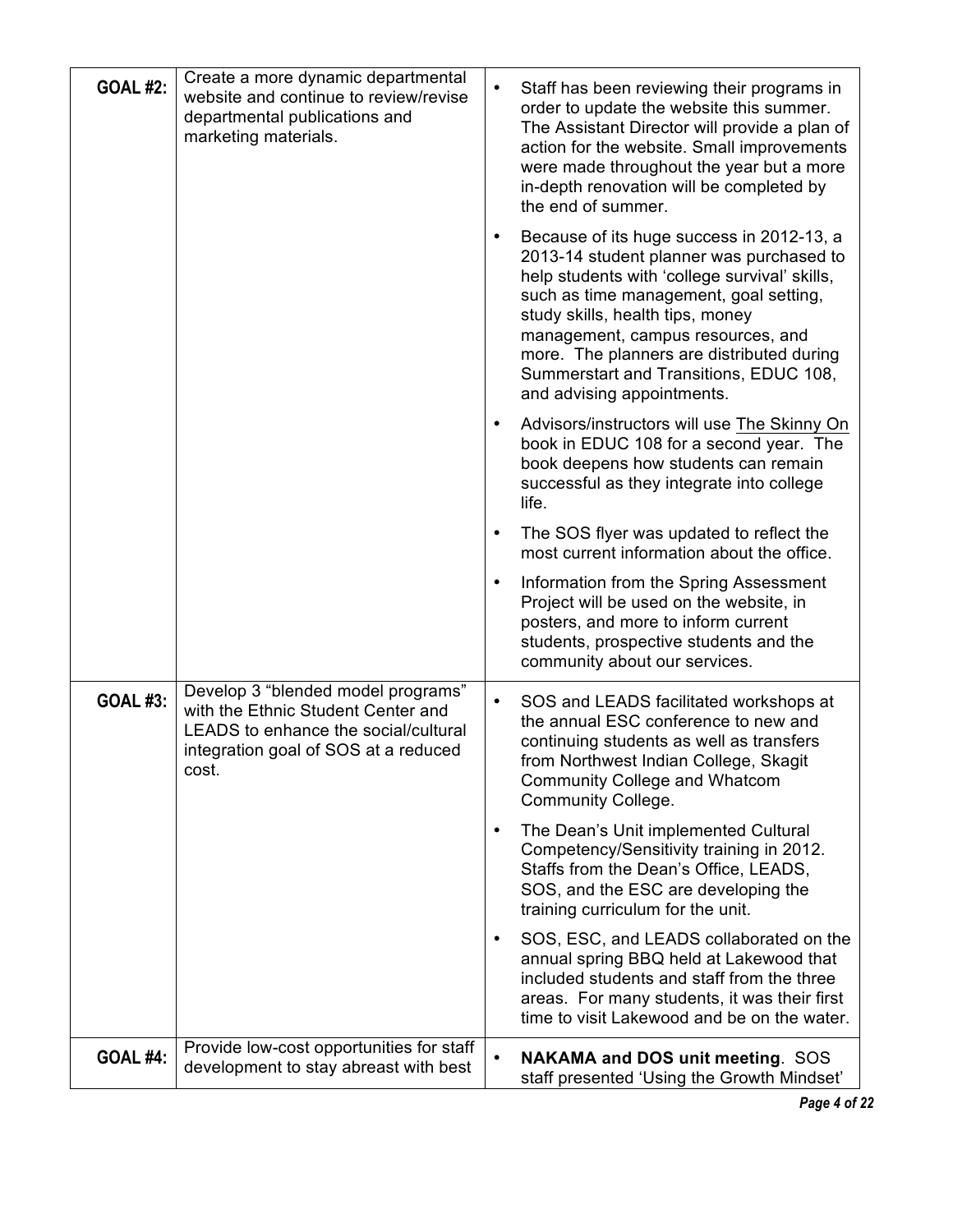| practices in the field of academic<br>advising, support services and<br>multicultural education training to<br>improve and better serve a global<br>population of students. | to staff at both events to explain the<br>concept of multiple perspectives in the<br>workplace or in advising appointments.<br><b>Summerstart Training. SOS staff</b><br>$\bullet$<br>attended the on-site training at WWU to<br>deepen their academic advising skills and<br>to prepare for orientation with new first-year<br>students. |
|-----------------------------------------------------------------------------------------------------------------------------------------------------------------------------|-------------------------------------------------------------------------------------------------------------------------------------------------------------------------------------------------------------------------------------------------------------------------------------------------------------------------------------------|
|                                                                                                                                                                             | <b>Teaching Learning Academy</b><br>$\bullet$<br><b>Scholarship of Teaching and Learning</b><br>(SOTL) Residency. One staff member<br>was invited to participate and attended the<br>residency to work collaboratively and<br>discuss ways to study teaching and<br>learning together with faculty, students and<br>staff.                |
|                                                                                                                                                                             | <b>Faculty and Staff of Color Conference.</b><br>$\bullet$<br>SOS staff attended the conference held in<br>Bellingham. One staff member presented.                                                                                                                                                                                        |
|                                                                                                                                                                             | <b>NASPA Western Regional Conference.</b><br>$\bullet$<br>One staff member attended 'Hulihia:<br>Opportunities for Change; Opportunities to<br>Inspire' as a means to be inspired to<br>change in a shifting world and for the<br>Native Hawaiian cultural opportunities<br>offered at the conference.                                    |
|                                                                                                                                                                             | <b>Multicultural Education as a Human</b><br>$\bullet$<br>Right Lecture. SOS staff attended the<br>lecture by WCE Dean Francisco Rios to<br>further examine ways in which 'multicultural<br>education advances universal human<br>rights.'                                                                                                |
|                                                                                                                                                                             | <b>ESS In-service with Dr. Joy DeGruy.</b><br>SOS staff attended the lecture, 'History,<br>Multi-Generational Trauma and Healing'.                                                                                                                                                                                                        |
|                                                                                                                                                                             | <b>Undocumented Students: An Overview</b><br>$\bullet$<br>of Policies, Myths & Best Practices in<br><b>Higher Education Webinar. SOS staff</b><br>attended the webinar at WWU to learn<br>more about how to better serve the<br>'Children of the Americas' who attend<br>WWU.                                                             |
|                                                                                                                                                                             | <b>NACADA WebinarAdvising Strategies</b><br>$\bullet$<br>for Students who are on Academic<br><b>Probation, Facing Dismissal or Seeking</b><br>Reinstatement Webinar. SOS sponsored<br>and attended the webinar.                                                                                                                           |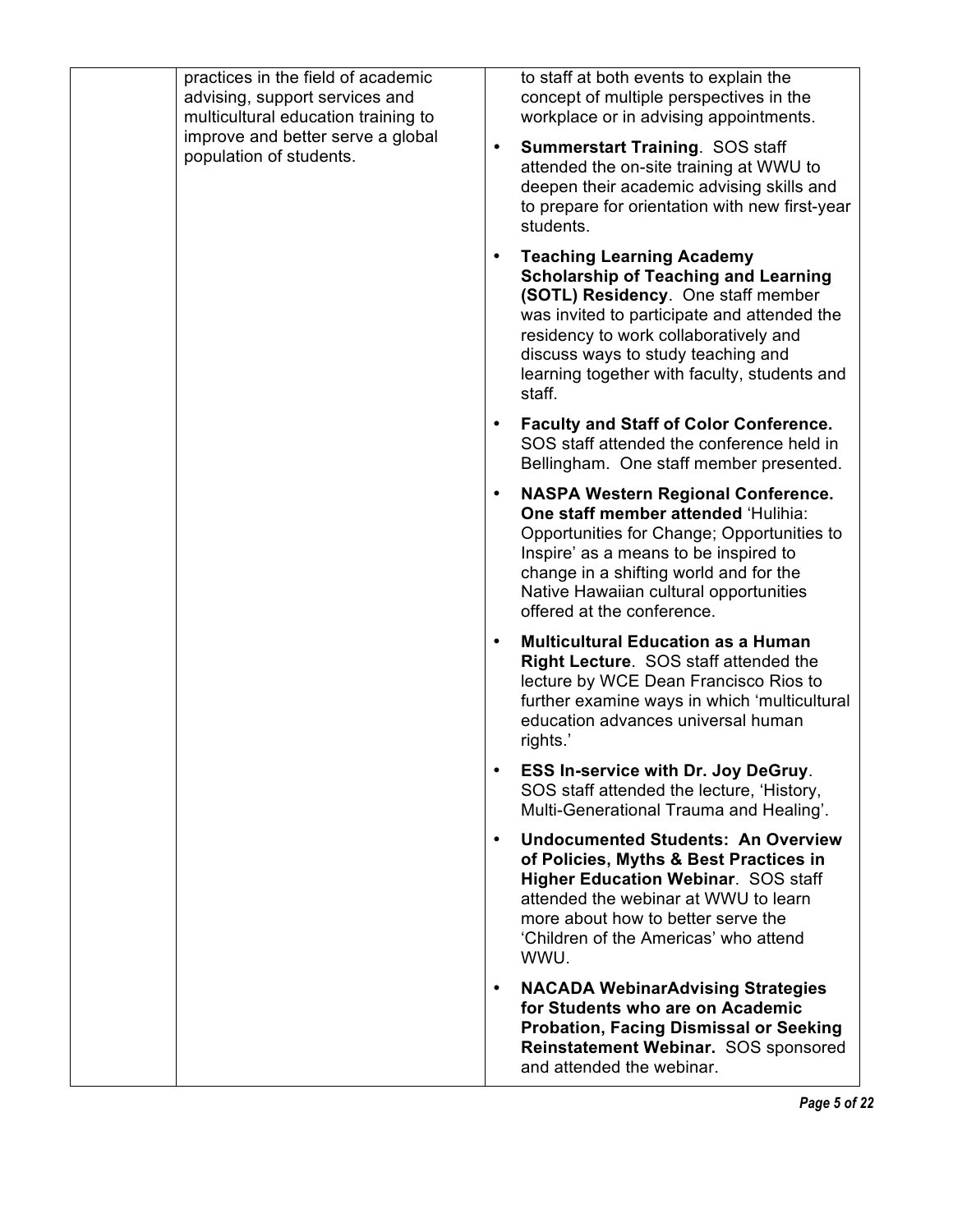| <b>Creating Inclusive Learning</b><br><b>Environments for Transgender</b><br><b>Students.</b> SOS staff attended the<br>workshop to discuss how to respect and<br>better serve WWU's transgender students.                                                                                                                                                                         |
|------------------------------------------------------------------------------------------------------------------------------------------------------------------------------------------------------------------------------------------------------------------------------------------------------------------------------------------------------------------------------------|
| <b>Building Capacity for Educational</b><br><b>Equity and Organizational Change:</b><br>Renewal, Resiliency & Resistance summer<br>institute. SOS staff participated at WWU to<br>deepen our consciousness about our belief<br>systems, attitudes, feelings, intellect/factual<br>information/theory, and actions for social<br>justice to better serve our unique<br>populations. |
| <b>College Success Foundation.</b> Meetings.<br>Elena Pereyra attended meetings that<br>focused on the Passport Incentive program<br>that serves foster youth.                                                                                                                                                                                                                     |

| Please add more space for goals as your unit's activities warrant. |                                                                                                                                                                                                                                                                                                                                                                                                                                                                                                                                                                                                                                                                                                                                                                                                                                                                                               |  |
|--------------------------------------------------------------------|-----------------------------------------------------------------------------------------------------------------------------------------------------------------------------------------------------------------------------------------------------------------------------------------------------------------------------------------------------------------------------------------------------------------------------------------------------------------------------------------------------------------------------------------------------------------------------------------------------------------------------------------------------------------------------------------------------------------------------------------------------------------------------------------------------------------------------------------------------------------------------------------------|--|
| E. Points of Pride:                                                | Please list three to five 'points of pride' for your unit from the past year. This can include<br>initiatives, programs or recognitions.                                                                                                                                                                                                                                                                                                                                                                                                                                                                                                                                                                                                                                                                                                                                                      |  |
| <b>Short Title</b>                                                 | Description                                                                                                                                                                                                                                                                                                                                                                                                                                                                                                                                                                                                                                                                                                                                                                                                                                                                                   |  |
| Retention                                                          | Strategies for Success program. Out of 246 students served, 88% of<br>students (217) are currently enrolled for Fall 2013 and 85% (209) are in<br>good academic standing.                                                                                                                                                                                                                                                                                                                                                                                                                                                                                                                                                                                                                                                                                                                     |  |
| <b>SACNAS Chapter-WWU</b>                                          | The Assistant Director, in collaboration with AMP Scholars, founded the<br>first Society for Advancement of Chicanos and Native Americans in<br>Science (SACNAS) Chapter-WWU to benefit students in science,<br>technology, engineering and mathematics. To launch SACNAS, the<br>chapter advisor invited former NASA astronaut, CDR John Herrington,<br>as a guest. CDR Herrington met with STEM faculty and students,<br>lectured over 100 fifth graders in the Compass to Campus (C2C)<br>program, lectured to the campus and off-campus community, and met<br>individually with new chapter members.                                                                                                                                                                                                                                                                                      |  |
| Teaching & Learning<br><b>Academy Awards</b>                       | Quotes from TLA award:<br>Awarded to Marli Williams "who is the most empowering, inspirational<br>person I know. She is so full of life and energy that is contagious without<br>a doubt. She inspired others to shine in their own special way, creating<br>a space for an amazing community. She has contributed to cultivating<br>and connecting communities in which the whole person grows and<br>flourishes especially by helping incoming freshmen better navigate<br>college."<br>Awarded to Fabiola Mora "who cultivates and connects communities of<br>care by being a person of constant support and guidance especially to<br>those who often feel left out."<br>Awarded to Joan Ullin "who is a powerful truth teller and connector,<br>through her work in SOS, participating in the Minority Employee Council,<br>organizing the Women of Color Empowerment Dinner, and simply |  |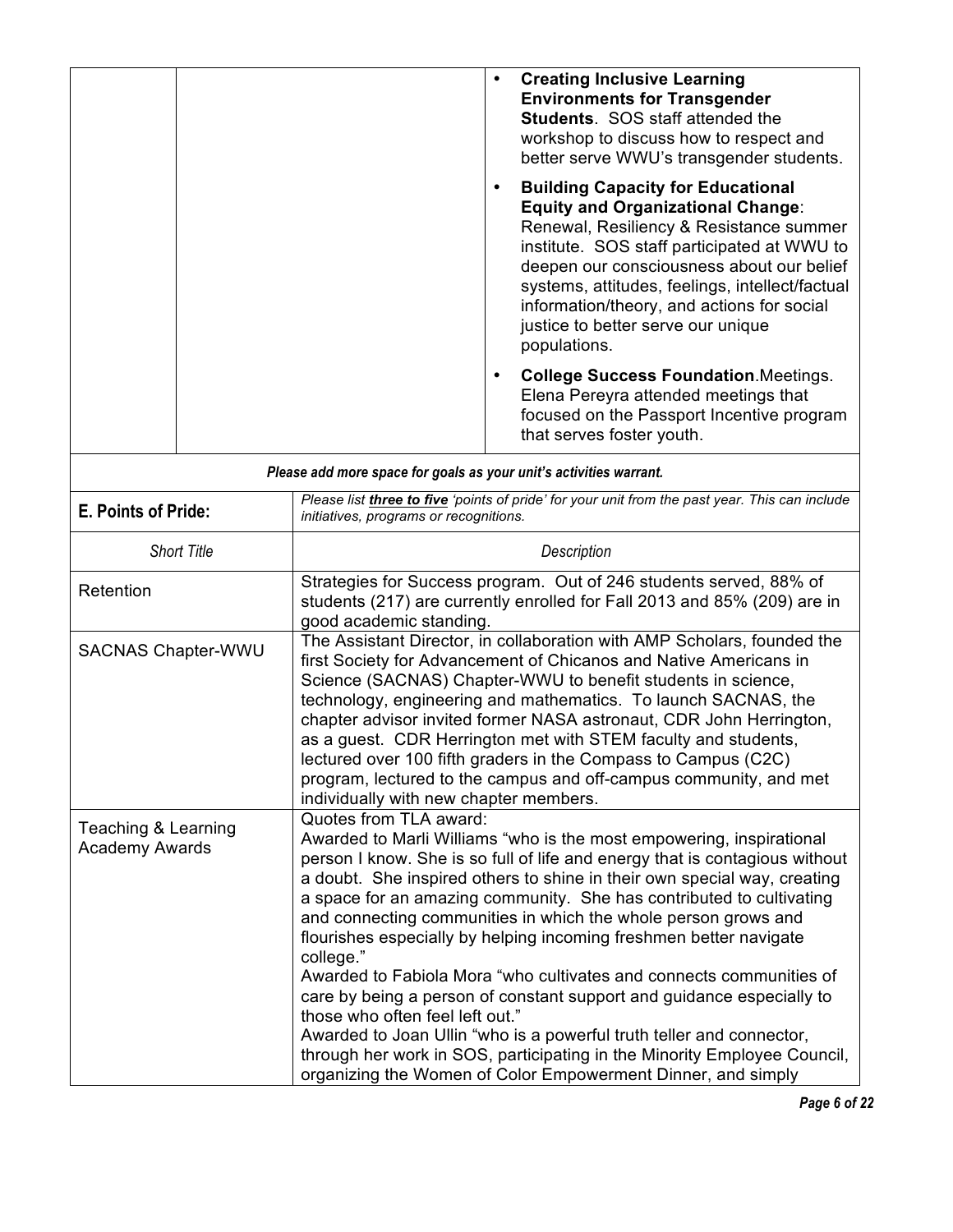|                                                          | sharing her wisdom with the Western community."                                                                                                                                                                                                                                                                                                                                                                                         |
|----------------------------------------------------------|-----------------------------------------------------------------------------------------------------------------------------------------------------------------------------------------------------------------------------------------------------------------------------------------------------------------------------------------------------------------------------------------------------------------------------------------|
| TEDxWWU                                                  | Marli Williams coordinated the first TEDxWWU event, 'Renovations:<br>Building Our Future'. The goal of the event was to educate, motivate<br>and inspire PELL-eligible and first-generation college students who are<br>connected to Student Outreach Services programs and services.                                                                                                                                                   |
| <b>ESC Student of Color</b><br>Commencement              | Dr. Elena Pereyra delivered the commencement speech at the first ESC<br>Student of Color Commencement. Fabiola Mora served on the planning<br>committee. Dr. Renee Collins facilitated. All SOS staff attended.                                                                                                                                                                                                                         |
| <b>Women of Color</b><br>Empowerment                     | The first scholarship endowment was created for the WOCE<br>Scholarship. A commitment of \$10,000 was made to the WWU<br>Foundation.                                                                                                                                                                                                                                                                                                    |
|                                                          | Please add more space for additional points of pride as warranted. .                                                                                                                                                                                                                                                                                                                                                                    |
| <b>F. Collaborative Efforts:</b>                         | Please describe any initiatives, programs or activities that your unit has collaborated with<br>one or more other University and/or community partners.                                                                                                                                                                                                                                                                                 |
| <b>Short Title</b>                                       | Description                                                                                                                                                                                                                                                                                                                                                                                                                             |
| Summerstart and<br><b>Transitions</b>                    | SOS staff facilitated advising orientations and registered new freshman<br>and transfers during Transitions and Summerstart (3 days of Transitions<br>and 16 days of Summerstart). This was a collaborative effort with staff<br>in New Student Programs and Family Outreach and Academic Advising<br>offices.                                                                                                                          |
| <b>ResLife Student Staff</b><br><b>Resource Fair</b>     | SOS staff participated in the ResLife professional and student staff fair<br>as a way to provide information about our programs and to help their<br>staff make student referrals.                                                                                                                                                                                                                                                      |
| <b>College Quickstart</b>                                | Fabiola Mora provided a goal setting workshop to upcoming seniors in<br>high school in collaboration with the Office of Admissions' Multicultural<br>Outreach Team. College QuickStart serves the College Bound (low<br>income, first generation, primarily SOC) population of Whatcom and<br>Skagit counties. It is designed to give underrepresented students a<br>solid foundation as they approach their final year in high school. |
| Migrant Youth Leadership<br>Conference                   | Elena Pereyra and Fabiola Mora facilitated a college information session<br>for parents (in Spanish): 'Support for Students on Campus & Bridging<br>Home and School'.                                                                                                                                                                                                                                                                   |
| Muckleshoot Indian Tribe<br><b>Scholarship Committee</b> | Joan Ullin and Fabiola Mora were invited to sit on the Admissions<br>scholarship committee to select recipients for the Muckleshoot<br>Scholarship. Western received its first Muckleshoot Indian Tribe<br>Scholarship. Students were advised by Joan Ullin throughout the year.<br>An additional meeting was held to discuss the continuation of the<br>scholarship and involved Joan Ullin, WWU Foundation and Admissions.            |
| Identity & Standpoint                                    | Fabiola Mora participated on a panel for a joint class session for<br>Orientation Student Advisors and Academic Student Advisors on the<br>topics of identity, campus resources and supporting diverse populations.                                                                                                                                                                                                                     |
| <b>Student Success</b><br>Collaboration                  | The Assistant Director serves as Team Leader for the SOS workgroup<br>with focus on retention and graduation rates of Pell-grant eligible<br>students. Other team leaders are from Huxley College, CBE, Academic<br>Advising, and CFPA. SOS staff is involved in the pilot program.                                                                                                                                                     |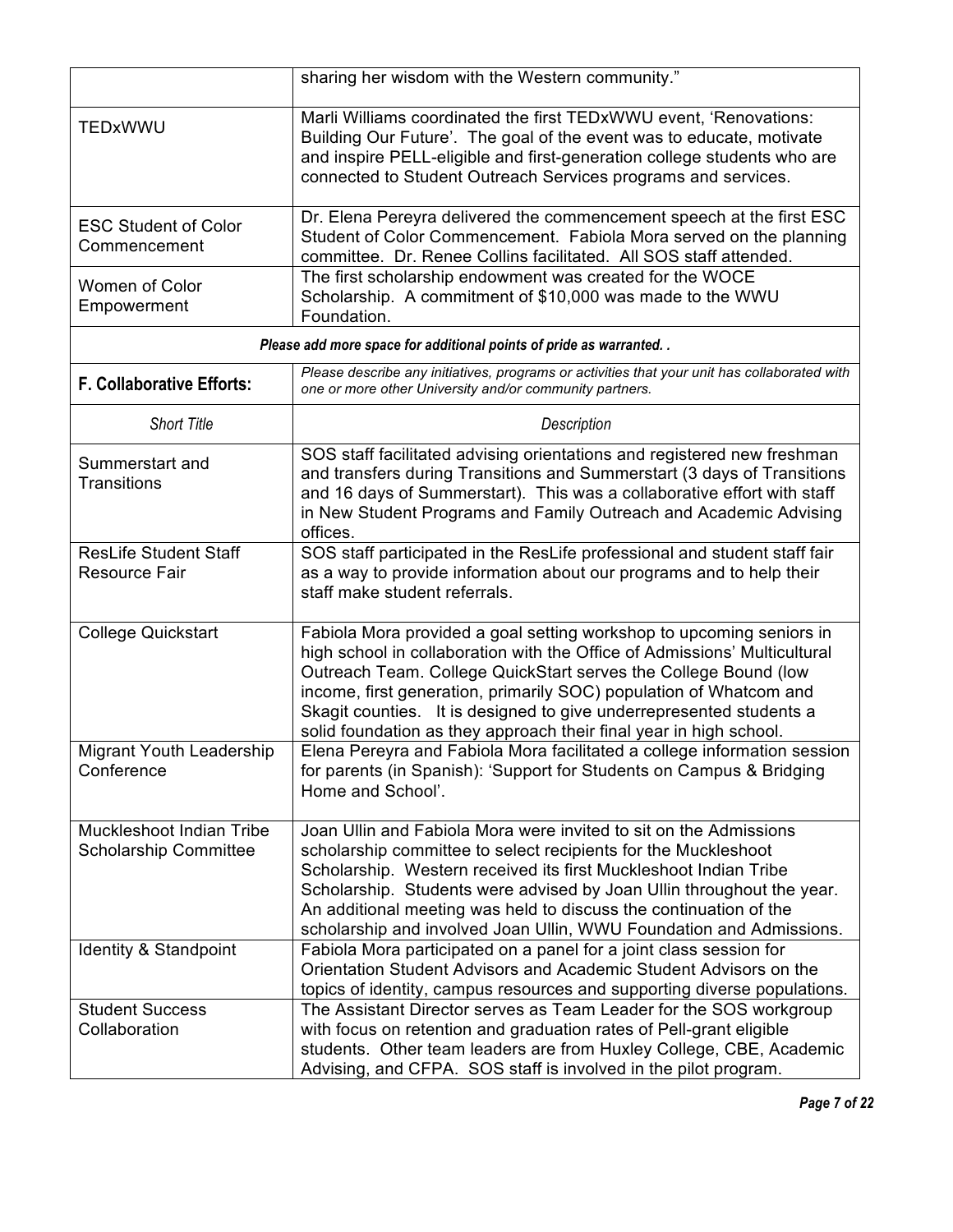| <b>Growing Our Own Native</b><br>American Students, Staff<br>and Faculty (GONASSF) | The Assistant Director participated on an advisory committee with<br>representatives from WCE, CST, Huxley College, FHC, and NWIC in a<br><b>GONASF (Growing Our Own Native American Students and Faculty)</b><br>partnership meeting. NWIC hopes to receive a NIH grant for the<br>upcoming NARCH VII funding cycle. Faculty and staff partners from<br>NWIC, WSU and UW are excited to learn more about WWU and how we<br>support Indigenous students as they work toward careers in the<br>sciences and as researchers. |  |
|------------------------------------------------------------------------------------|----------------------------------------------------------------------------------------------------------------------------------------------------------------------------------------------------------------------------------------------------------------------------------------------------------------------------------------------------------------------------------------------------------------------------------------------------------------------------------------------------------------------------|--|
| <b>Student Retention Efforts</b><br><b>Group Meeting</b>                           | SOS staff met with representatives from Housing, Dining, Financial Aid,<br>Business, ESC and LEADS to discuss ways to better serve our students<br>by removing barriers that limit their success.                                                                                                                                                                                                                                                                                                                          |  |
| Supervisor Training and<br>Resources (STAR)                                        | Joan Ullin and Marli Williams participated in a pilot training program in<br>Human Resources that is a mandatory portion of the Supervisor Training<br>and Resources (STAR), a training series for all supervisors on campus.<br>We were there along with staff from MEC, LGBT AC, EO to provide<br>feedback for improvement before the actual training of campus<br>supervisors begins.                                                                                                                                   |  |
| <b>Service Leaders</b>                                                             | SOS collaborated with WWU's Service Learning Office and met with<br>staff and students participating in the Graduation Project.                                                                                                                                                                                                                                                                                                                                                                                            |  |
| <b>Viking Landing</b>                                                              | Staff participated in providing GUR information to WWU students.                                                                                                                                                                                                                                                                                                                                                                                                                                                           |  |
|                                                                                    | Please add more space for collaborative efforts as your unit's activities warrant.                                                                                                                                                                                                                                                                                                                                                                                                                                         |  |
| G. Continuous Improvement:                                                         | Please list areas which have been cited (either through formal or informal assessment<br>and evaluation) as requiring additional attention.                                                                                                                                                                                                                                                                                                                                                                                |  |
| <b>Short Title</b>                                                                 | Description                                                                                                                                                                                                                                                                                                                                                                                                                                                                                                                |  |
| <b>Assessment of Advisortrac</b>                                                   | Continue examining the effectiveness of Advisortrac, the data base used<br>to track the number of student contacts.                                                                                                                                                                                                                                                                                                                                                                                                        |  |
|                                                                                    |                                                                                                                                                                                                                                                                                                                                                                                                                                                                                                                            |  |
| <b>Children of the Americas</b>                                                    | Work to build a stronger infrastructure at WWU to support WWU's<br>'Children of the Americas' (undocumented students), including CSF's<br>Realize the Dream program.                                                                                                                                                                                                                                                                                                                                                       |  |
|                                                                                    |                                                                                                                                                                                                                                                                                                                                                                                                                                                                                                                            |  |
| Please add more space as needed.                                                   |                                                                                                                                                                                                                                                                                                                                                                                                                                                                                                                            |  |
| H. Diversity & Inclusion:                                                          | Please describe any initiatives, programs or activities that your unit has conducted<br>regarding issues of diversity and inclusion.                                                                                                                                                                                                                                                                                                                                                                                       |  |
| <b>Short Title</b>                                                                 | Description                                                                                                                                                                                                                                                                                                                                                                                                                                                                                                                |  |
| Diversity, Inclusion, and<br><b>Equity Task Force</b>                              | Assistant Director serves on the President's Diversity, Inclusion and<br>Equity Task Force.                                                                                                                                                                                                                                                                                                                                                                                                                                |  |
| <b>SACNAS Chapter-WWU</b>                                                          | Assistant Director founded the chapter and serves as its advisor. It is a<br>national chapter whose membership is made up of underrepresented                                                                                                                                                                                                                                                                                                                                                                              |  |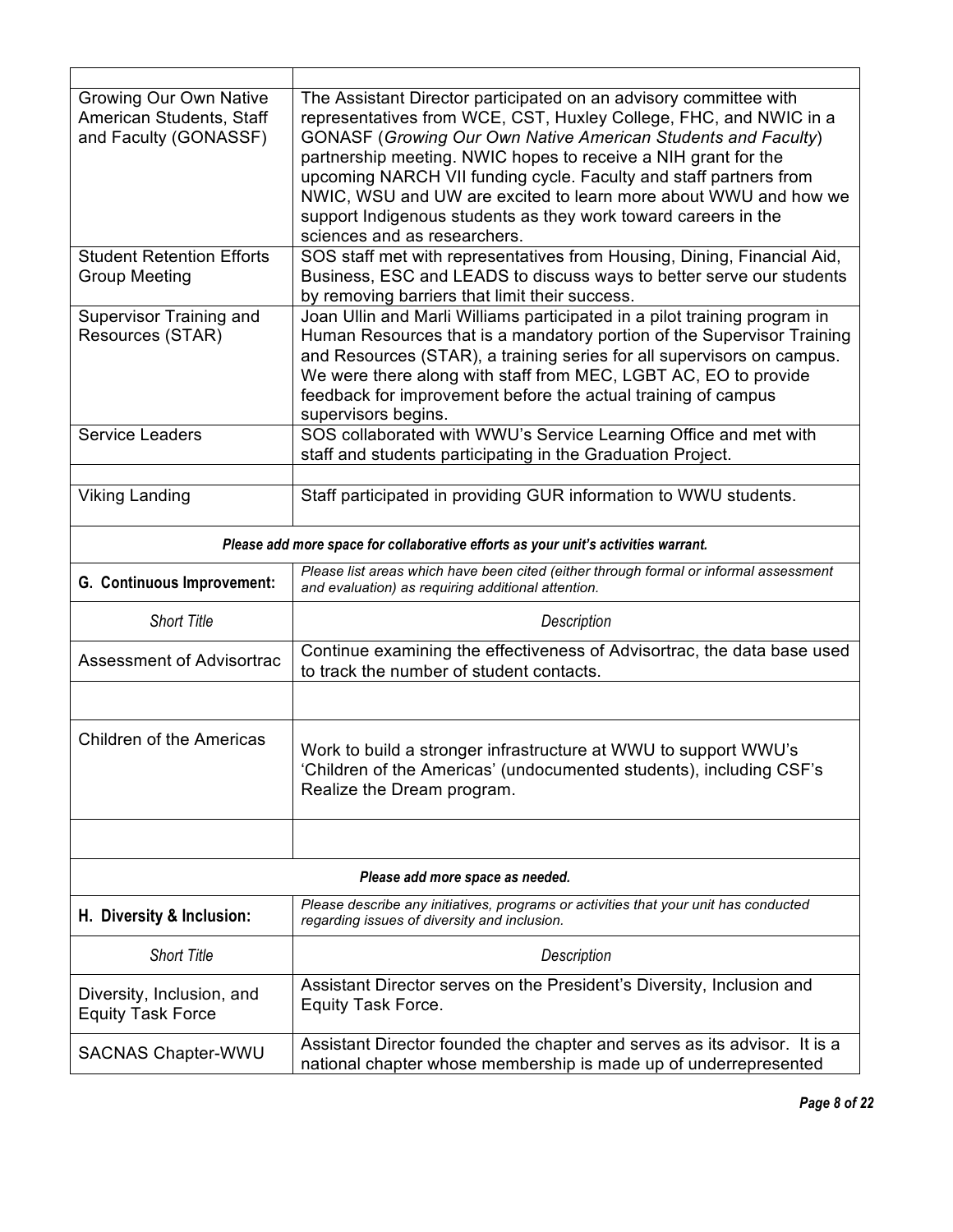|                                                                                               | students in STEM programs.                                                                                                                                                 |  |
|-----------------------------------------------------------------------------------------------|----------------------------------------------------------------------------------------------------------------------------------------------------------------------------|--|
| <b>ESC Conference</b>                                                                         | Staff from SOS presented two workshops at the ESC Conference which<br>had the theme, Out of One Many, and one staff member served on the                                   |  |
|                                                                                               | planning committee. The workshops were entitled, Where I am from                                                                                                           |  |
|                                                                                               | and where I am going and Your True Colors in Action. Students from                                                                                                         |  |
|                                                                                               | Western, Whatcom Community College and Skagit Valley College were<br>participants.                                                                                         |  |
| Migrant Youth Leadership                                                                      | Elena Pereyra and Fabiola Mora facilitated a college information session                                                                                                   |  |
| Conference                                                                                    | for parents (in Spanish): 'Support for Students on Campus & Bridging<br>Home and School'.                                                                                  |  |
| <b>DOS Cultural Competency</b>                                                                | Fabiola Mora is on the training committee for the Dean of Student's unit                                                                                                   |  |
| Training                                                                                      | to develop and facilitate Cultural Competency training. SOS staff<br>attends the training.                                                                                 |  |
| <b>WCE Equity and Diversity</b>                                                               | An SOS staff member sits on Woodring's Equity and Diversity                                                                                                                |  |
| Committee                                                                                     | Committee, which focuses on the development of strategies and<br>processes for supporting the innovative integration of diversity                                          |  |
|                                                                                               | throughout the curricula, attracting and retaining a larger multicultural                                                                                                  |  |
|                                                                                               | student population, faculty and staff presence.                                                                                                                            |  |
| TEDxWWU                                                                                       | The theme, Renovations: Building Our Future, was chosen to reflect the<br>experiences of underrepresented and non-traditional students. The                                |  |
|                                                                                               | essence of the theme was about encouraging students to maintain the                                                                                                        |  |
|                                                                                               | integrity of their foundation and identity while helping them achieve their<br>full potential. Renovations is about having them see the value in who                       |  |
|                                                                                               | they are and where they come from while helping them to see what is                                                                                                        |  |
|                                                                                               | possible for them in their pursuit of higher education.                                                                                                                    |  |
| <b>Scholarship Committees</b>                                                                 | SOS staff members participated on the following scholarship                                                                                                                |  |
|                                                                                               | committees: Bill Reed African American Scholarship, ESC Latino<br>Academic and Leadership Scholarship, Leek Family Job Preparation                                         |  |
|                                                                                               | Award, Muckleshoot Indian Tribe Scholarship, Multicultural Achievement                                                                                                     |  |
|                                                                                               | Program, and Women of Color Empowerment Scholarship.                                                                                                                       |  |
| <b>Chapter and Club Advisors</b>                                                              | Two of the SOS staff serve as advisors to SACNAS Chapter-WWU,<br>M.E.Ch.A and Hui 'O Hawaii.                                                                               |  |
| <b>Minority Employee Council</b>                                                              | Assistant Director served a second year as president of the MEC. She                                                                                                       |  |
|                                                                                               | is coordinating two focus groups for classified and professional staff of<br>color in order to receive their feedback about the climate at WWU.                            |  |
| <b>LGBT Advocacy Council</b>                                                                  | Marli Williams serves as co-chair to the LGBT AC.                                                                                                                          |  |
|                                                                                               |                                                                                                                                                                            |  |
|                                                                                               |                                                                                                                                                                            |  |
|                                                                                               |                                                                                                                                                                            |  |
| Please add more space as needed.                                                              |                                                                                                                                                                            |  |
| I. Professional Development:                                                                  | Please describe opportunities your staff has had to participate in professional<br>development activities (i.e.: conference attendance and/or presenting at a conference). |  |
| Summerstart Training. SOS staff attended the on-site training at WWU to deepen their academic |                                                                                                                                                                            |  |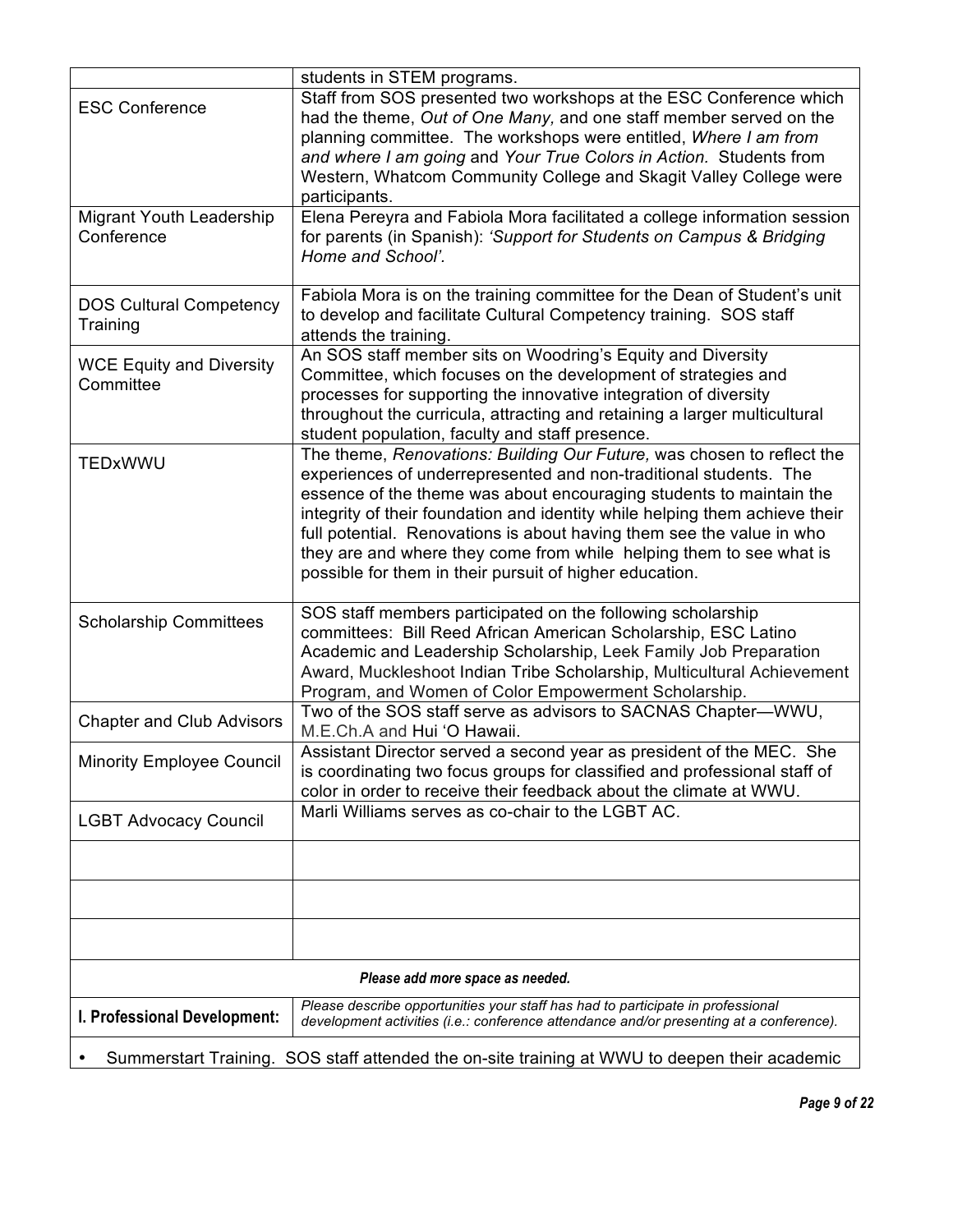advising skills and to prepare for orientation with new first-year students.

- • Teaching Learning Academy Scholarship of Teaching and Learning (SOTL) Residency. One staff member was invited to participate and attended the residency to work collaboratively and discuss ways to study teaching and learning together with faculty, students and staff.
- • Faculty and Staff of Color Conference. SOS staff attended the conference held in Bellingham. One staff member presented.
- • NASPA Western Regional Conference. One staff member attended 'Hulihia: Opportunities for Change; Opportunities to Inspire' as a means to be inspired to change in a shifting world and for the Native Hawaiian cultural opportunities offered at the conference.
- • Multicultural Education as a Human Right Lecture. SOS staff attended the lecture by WCE Dean Francisco Rios to further examine ways in which 'multicultural education advances universal human rights.'
- • ESS In-service with Dr. Joy DeGruy. SOS staff attended the lecture, *'History, Multi-Generational Trauma and Healing'.*
- • Undocumented Students: *An Overview of Policies, Myths & Best Practices in Higher Education*  Webinar. SOS staff attended the webinar at WWU to learn more about how to better serve the 'Children of the Americas' (undocumented students) who attend WWU.
- • NACADA Webinar, *Advising Strategies for Students who are on Academic Probation, Facing Dismissal or Seeking Reinstatement*. SOS sponsored and attended the webinar.
- • CSF Statewide Meetings. Elena Pereyra attended meetings that focused on the Passport Incentive program that serves foster youth.
- *Creating Inclusive Learning Environments for Transgender Students*. One staff member attended the workshop to discuss how to respect and better serve WWU's transgender students.
- *Building Capacity for Educational Equity and Organizational Change: Renewal, Resiliency & Resistance* summer institute. SOS staff participated at WWU to deepen our consciousness about our belief systems, attitudes, feelings, intellect/factual information/theory, and actions for social justice to better serve our unique populations.

| J. Strategic Goals (2013-14):                                                                                                         |                                                                                                                                                                                                                | Please list your unit's strategic goals for the coming year and address efforts to be<br>made towards achieving each goal. NOTE: Goals should be specific, measurable,<br>attainable, realistic and timely.                                                                 |  |  |  |
|---------------------------------------------------------------------------------------------------------------------------------------|----------------------------------------------------------------------------------------------------------------------------------------------------------------------------------------------------------------|-----------------------------------------------------------------------------------------------------------------------------------------------------------------------------------------------------------------------------------------------------------------------------|--|--|--|
| <b>GOAL #1:</b>                                                                                                                       | Assessment of the Student Success Collaborative Software Retention Program.<br>Determine the effects of the application of the new Student Success Collaborative<br>software on the populations served by SOS. |                                                                                                                                                                                                                                                                             |  |  |  |
| <b>GOAL #2:</b>                                                                                                                       | Examine ways to improve the current Peer Mentoring program within the department.                                                                                                                              |                                                                                                                                                                                                                                                                             |  |  |  |
| <b>GOAL #3:</b>                                                                                                                       | Expand outreach to incoming Pell-eligible students and widen the collaboration with<br>other departments to monitor students that are at-risk for dismissal due to low<br>scholarship.                         |                                                                                                                                                                                                                                                                             |  |  |  |
| Create a comprehensive plan for programming departmental events and workshops and<br><b>GOAL #4:</b><br>improve marketing strategies. |                                                                                                                                                                                                                |                                                                                                                                                                                                                                                                             |  |  |  |
| Please add more space for goals as your unit's activities warrant.                                                                    |                                                                                                                                                                                                                |                                                                                                                                                                                                                                                                             |  |  |  |
| K. Learning Outcomes:                                                                                                                 |                                                                                                                                                                                                                | Please list your unit's learning outcomes. If your unit has not adopted a set of learning<br>outcomes, please develop at least one (and not more than three) learning outcomes,<br>specific to your unit, that could be adopted and incorporated into your unit's programs, |  |  |  |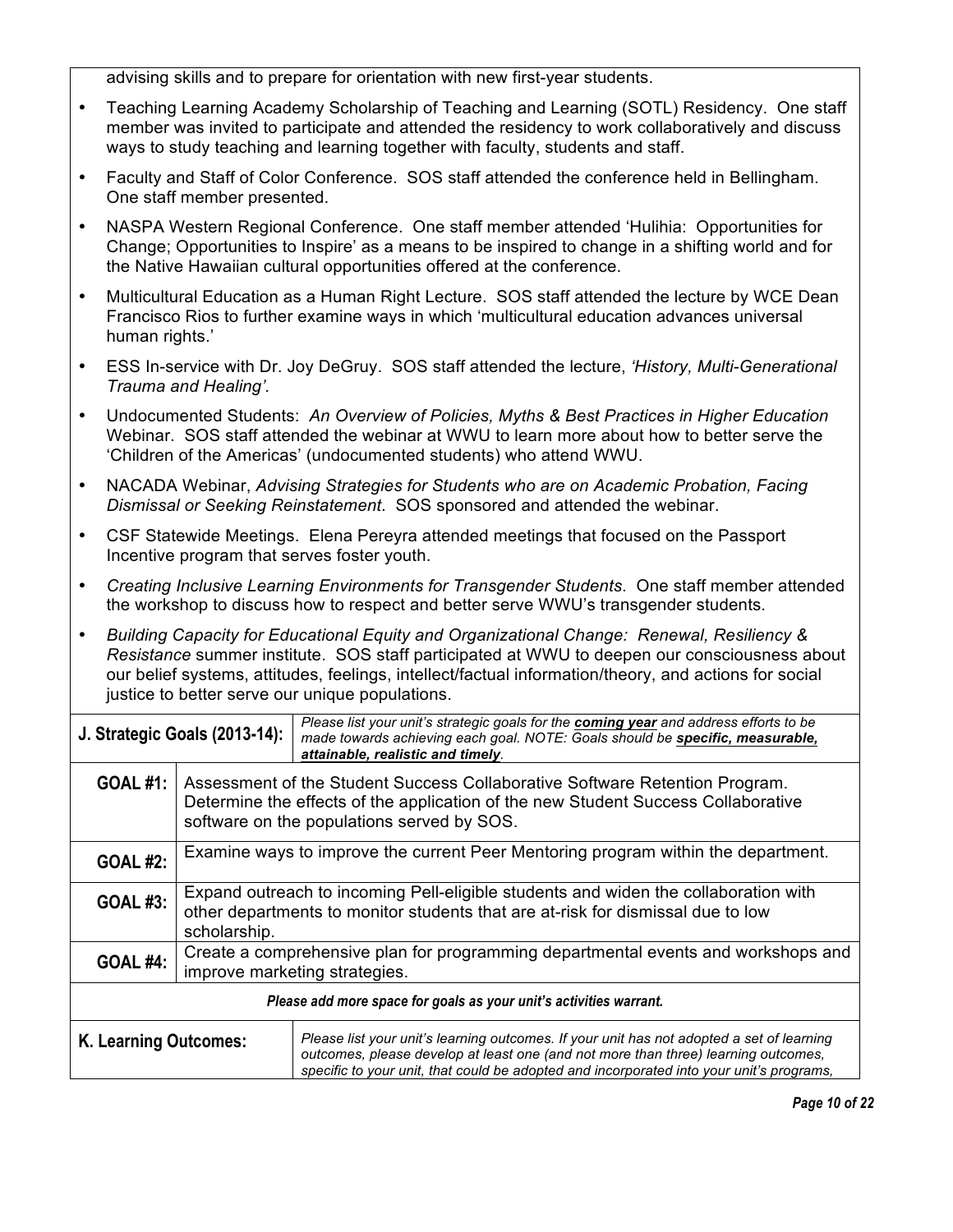| activities and services to students and that are consistent with the Division's learning<br>outcomes. |                                                                                                                                |  |  |  |
|-------------------------------------------------------------------------------------------------------|--------------------------------------------------------------------------------------------------------------------------------|--|--|--|
|                                                                                                       | 1. Articulate the basic requirements to meet Satisfactory Academic Progress.                                                   |  |  |  |
| and coaching.                                                                                         | 2. Feel connected to Western through intentional and holistic personalized academic advising                                   |  |  |  |
| 3.                                                                                                    | Recognize and utilize resources on campus to support their academic success.                                                   |  |  |  |
| L. Key Performance<br><b>Indicators</b>                                                               | Please attach a list and/or graphical displays of your department's key performance<br><i>indicators</i>                       |  |  |  |
| <b>KPI#1</b>                                                                                          | Number of students served (overall and by type) SEE ATTACHED                                                                   |  |  |  |
| <b>KPI#2</b>                                                                                          | Number of first-generation/low-income retained (overall and by type)<br><b>SEE ATTACHED</b>                                    |  |  |  |
| <b>KPI#3</b>                                                                                          | Number of students on low-scholarship that have progressed to good<br>standing or dismissal (overall and by type) SEE ATTACHED |  |  |  |
| <b>M. Organizational Chart</b>                                                                        | <b>SEE ATTACHED</b>                                                                                                            |  |  |  |

# **Strategies for Success Program Stats for 2012-2013**

- **261**  Strategies for Success (SFS) Total SOS Students
- **146**  Freshmen
- **71**  Transfer Students
- **44**  Running Start



**196** – First-Generation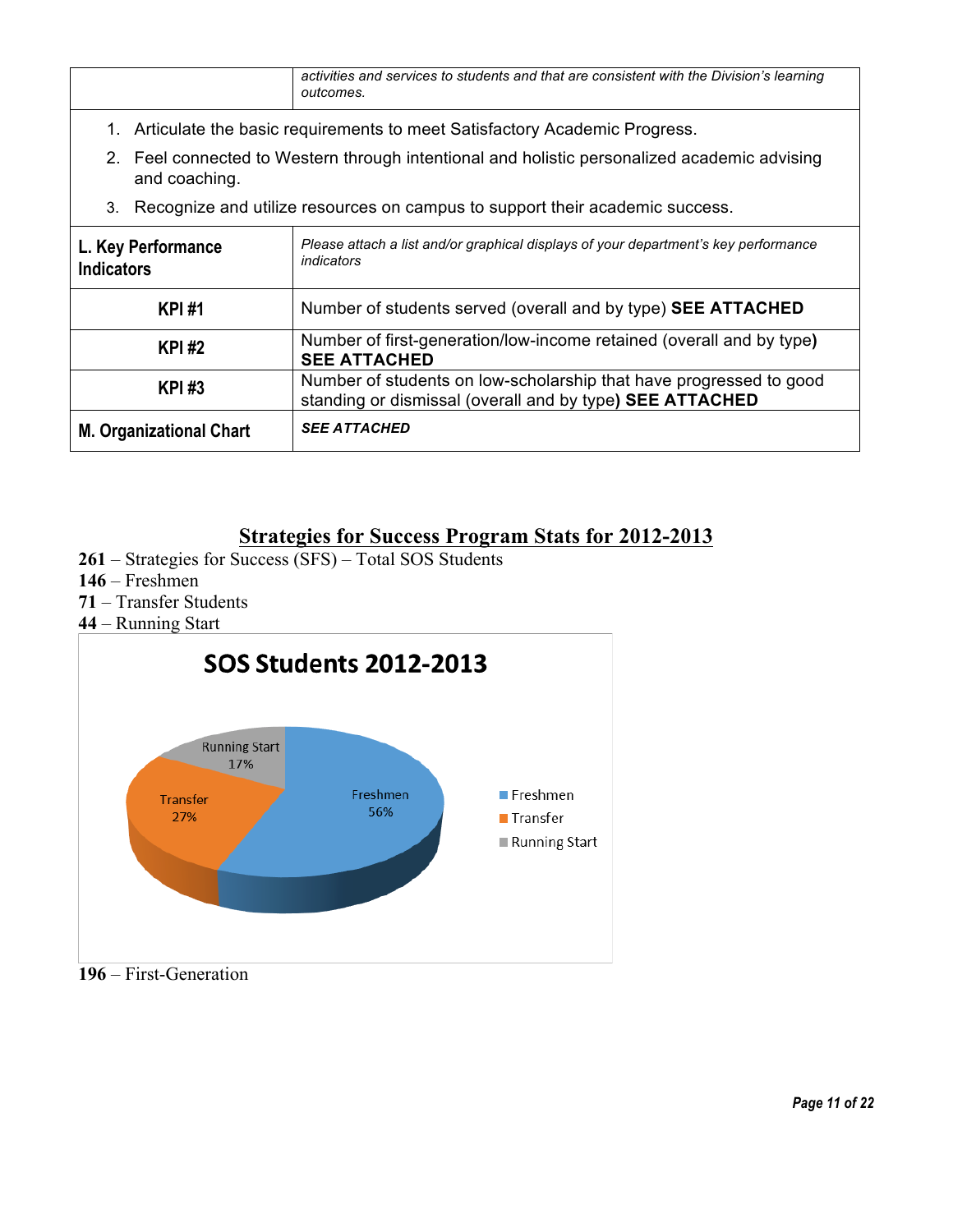# **SOS Statistics 2012-13**

 **Out of 246 students served, 88% of students (217) are currently enrolled for Fall 2013**  Key Performance Indicator – Number of first-generation/low-income students retained **85% of students (209) are in Good Academic Standing** 



#### **College Success Foundation Students 2012-2013**

| <b>Academic Standing</b> | F 2012 | W 2012 | Sp 2013 |
|--------------------------|--------|--------|---------|
| Graduated                | 6%     | 10%    | 13%     |
| <b>Good Standing</b>     | 67%    | 64%    | 49%     |
| Warning                  | 20%    | 6%     | 3%      |
| Probation                | 2%     | 9%     | 1%      |
| Cont. Prob.              | 1%     | 0%     | 4%      |
| Dropped                  | 0%     | 1%     | 1%      |
| Non-returner             | 4%     | 10%    | 28%     |

 Ninety-four (94) students were tracked from increased each quarter while the majority of enrolled students were in academic good standing. Fewer students received academic warnings as the year progressed. With the exception of continuing probation, fewer students were in warning or probation status at the end of the academic year. Only 1% of the 94 students were dropped in the last two academic quarters. Non-returners are a group the CSF populations. Graduation rates to explore about the reasons why they chose not to return to Western.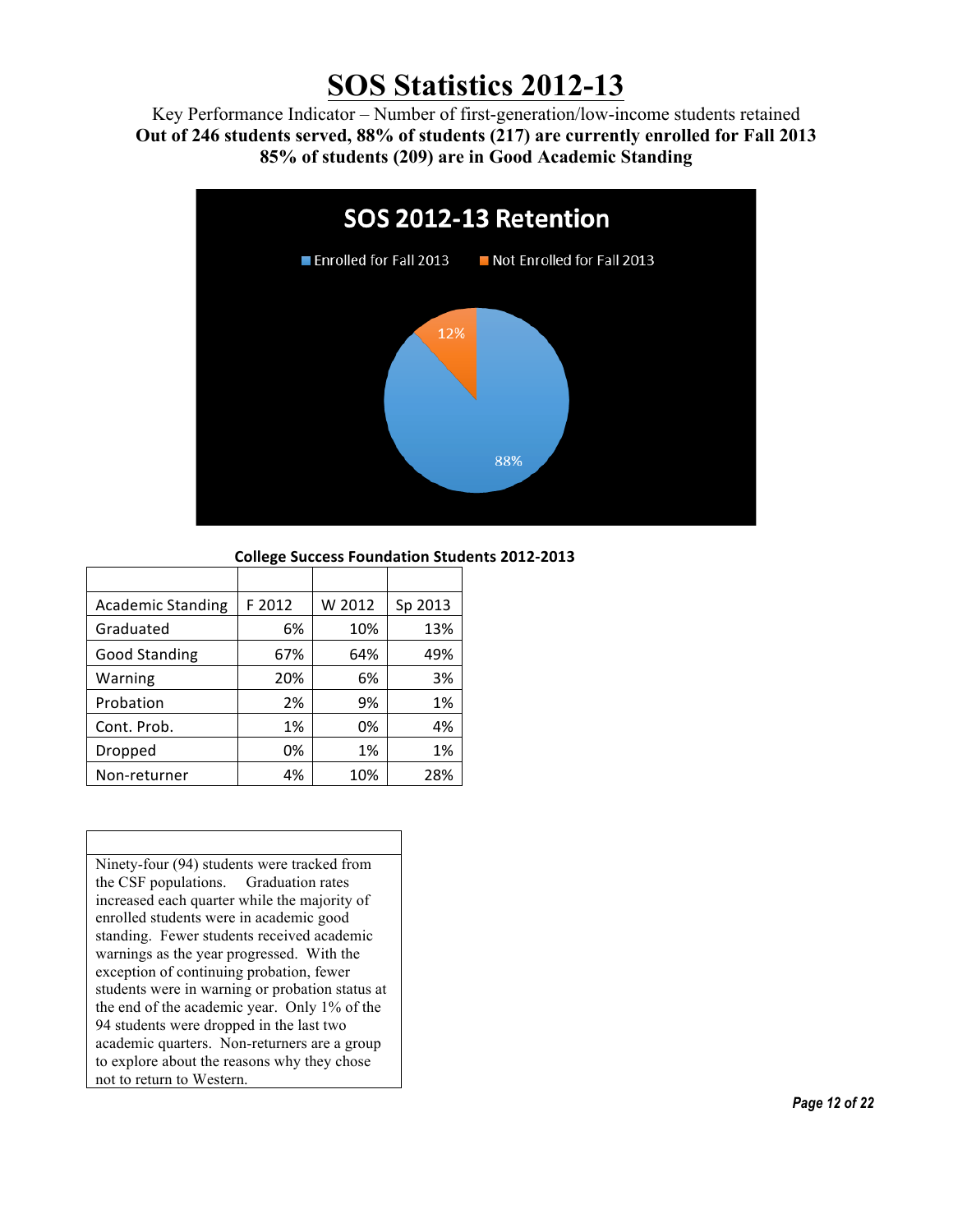

#### **First Alert Program Academic Standing**

|                      | Spring<br>2012 | Fall<br>2012 | Winter<br>2013 | Spring<br>2013 |
|----------------------|----------------|--------------|----------------|----------------|
|                      |                |              |                |                |
| <b>Good Standing</b> | 10%            | 41%          | 28%            | 48%            |
| Warning              | 0%             | 3%           | 21%            | 3%             |
| Probation            | 28%            | 0%           | 3%             | 0%             |
| Cont.                |                |              |                |                |
| Probation            | 59%            | 17%          | 0%             | 3%             |
| Drop                 | 0%             | 0%           | 3%             | 0%             |
| Not Enrolled         | 3%             | 38%          | 45%            | 45%            |

Twenty-nine (29) students were tracked. Students in good standing increased from Spring 2012 to Spring 2013. Fewer students remained in warning, probation and academic probation as the year progressed. Only 3% of the students were dropped from WWU. The non-returning (not enrolled) students increased and would be a population to do more research, perhaps an exit interview.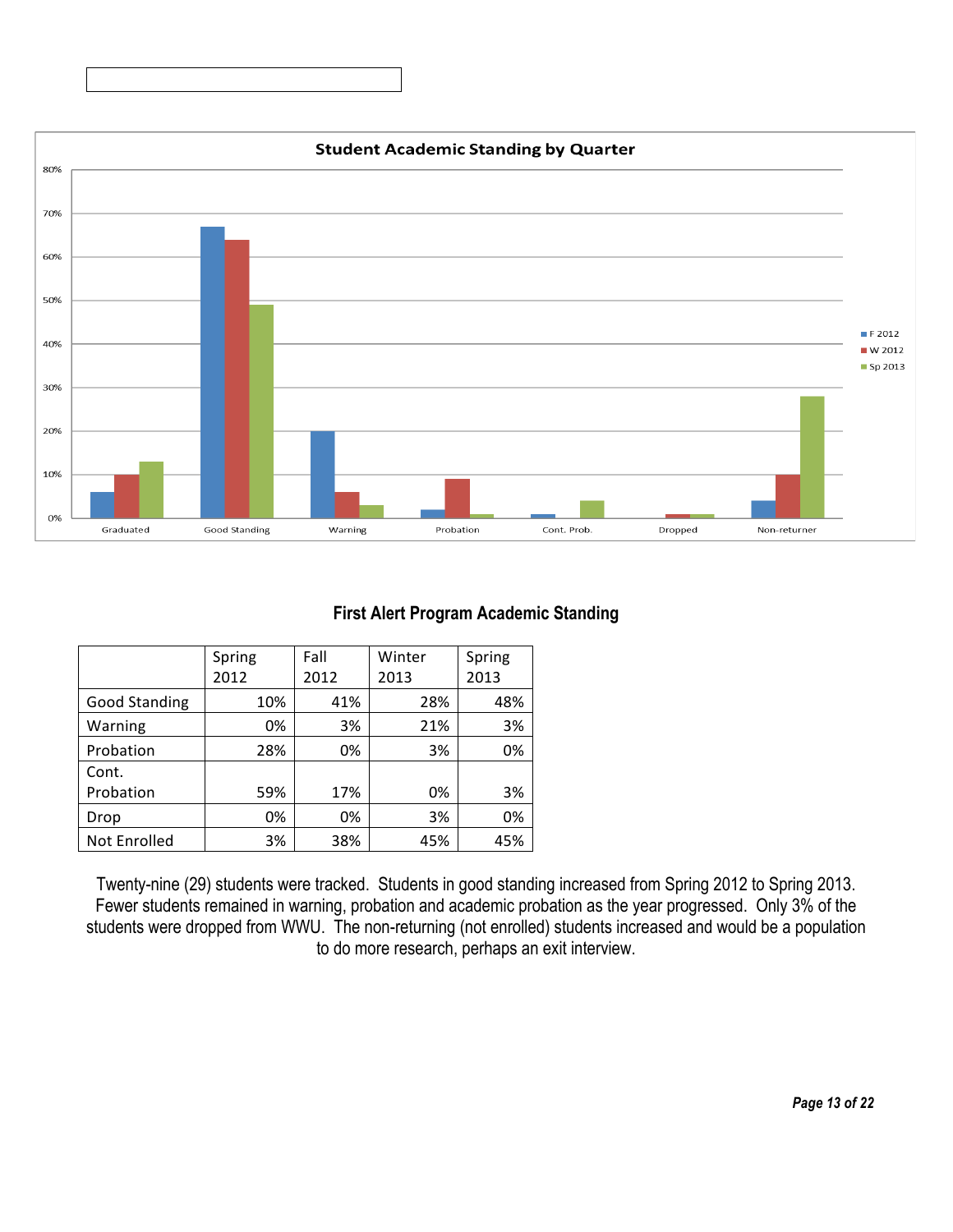

| SOS Advisors Hours AY 2012 |          |         |                    |  |  |  |
|----------------------------|----------|---------|--------------------|--|--|--|
| <b>ADVISOR</b>             | AY 12    | AY 12   | AY 12              |  |  |  |
|                            | time     | contact | Face<br>to<br>Face |  |  |  |
| Reneé                      | 3.75     | 5       | $\overline{4}$     |  |  |  |
| Elena                      | 389.68   | 889     | 327                |  |  |  |
| Fabiola(SOS)**             | 120.83   | 323     | 69                 |  |  |  |
| Joan                       | 1,257.21 | 4,871   | 402                |  |  |  |
| Marli                      | 526.88   | 1,802   | 330                |  |  |  |
| <b>Totals</b>              | 2298.35  | 7890    | 1132               |  |  |  |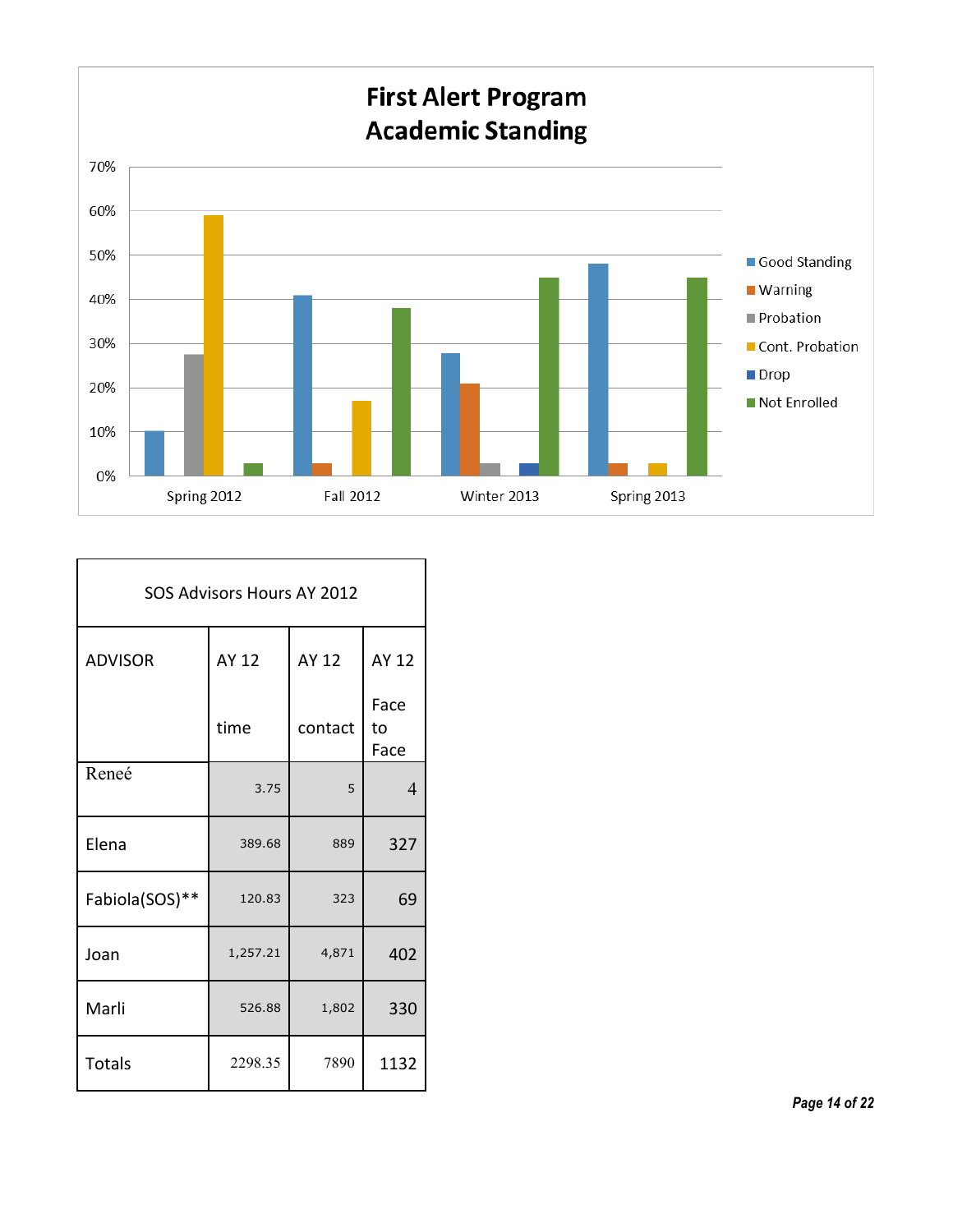| SOS Advisors Hours AY 2013 |         |                |                 |  |  |
|----------------------------|---------|----------------|-----------------|--|--|
| <b>ADVISOR</b>             | AY 13   | AY 13          | AY 13           |  |  |
|                            | time    | contact        | Face to<br>Face |  |  |
| Reneé                      | 2.25    | $\overline{a}$ | $\overline{2}$  |  |  |
| Elena                      | 333.38  | 1712           | 378             |  |  |
| Fabiola(ESC)               | 204.83  | 488            | 126.41          |  |  |
| Fabiola(SOS)**             | 335     | 1609           | 362             |  |  |
| Fabiola<br>total***        | 539.83  | 2097           | 488.41          |  |  |
| Joan                       | 773.33  | 5989           | 392             |  |  |
| Marli                      | 442.58  | 3046           | 579             |  |  |
| <b>Totals</b>              | 2091.37 | 12848          | 1839.41         |  |  |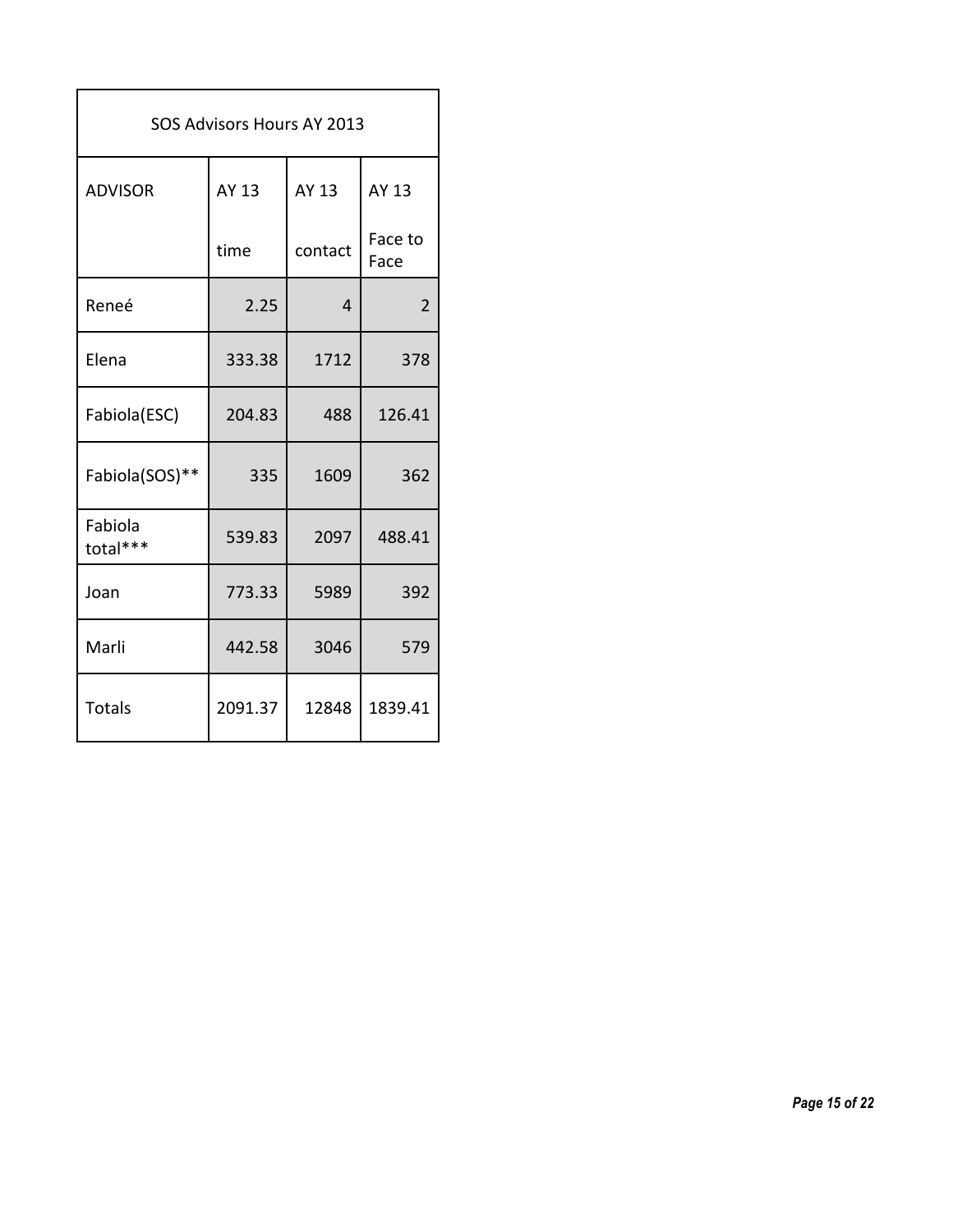| <b>Reason for SOS/ESC Contact</b>                    | <b>AY12</b> | <b>AY12</b> |
|------------------------------------------------------|-------------|-------------|
| 105 Credit Plans Total:                              | 49.66       | 124         |
| 120 Credit Plans Total:                              | 17.08       | 32          |
| Academic Advising Total:                             | 0.75        | 3           |
| Academic Planning Total:                             | 637.78      | 1,689       |
| Academic Policy Total:                               | 8.58        | 20          |
| Academic Warning Total:                              | 27.76       | 41          |
| Career Change Total:                                 | 1.5         | 3           |
| Choosing a Major Total:                              | 120.75      | 521         |
| Class Registration Total:                            | 86.75       | 182         |
| Course Withdrawal Total:                             | 19.58       | 34          |
| Cultural/Social Integration Total:                   | 52.25       | 297         |
| Financial Aid Support/Referral Total:                | 27.88       | 43          |
| General Job Search Strategies Total:                 | 36.25       | 23          |
| Grades Total:                                        | 29.58       | 49          |
| Graduate School Total:                               | 4.25        | 8           |
| <b>Graduation Check Total:</b>                       | 6.16        | 12          |
| <b>GUR/Degree Evaluation Total:</b>                  | 4.16        | 9           |
| Hardship Withdrawal Total:                           | 3.25        | 7           |
| Holds Total:                                         | 23          | 88          |
| Housing Total:                                       | 1.25        | 4           |
| Illness & Health Concerns Support/Referral<br>Total: | 3.08        | 5           |
| Internships Total:                                   | 4.75        | 11          |
| Leadership Opportunities Total:                      | 18.75       | 75          |
| Letter of Recommendation Total:                      | 29.58       | 49          |
| <b>Mentoring Total:</b>                              | 4.25        | 8           |
| Other Total:                                         | 6.16        | 12          |
| Other(SOS) Total:                                    | 4.16        | 9           |
| <b>Probation Total:</b>                              | 3.25        | 7           |
| Reinstatement Total:                                 | 23          | 88          |
| Scholarships Total:                                  | 1.25        | 4           |
| Stopping Out Total:                                  | 3.08        | 5           |
| Study Skills Appointment Total:                      | 4.75        | 11          |
| Study Skills Total:                                  | 18.75       | 75          |
| Time Management Total:                               | 2.58        | 5           |
| Total:                                               | 6.5         | 21          |
| Transferring In Total:                               | 5.58        | 7           |
| Transferring Out Total:                              | 1.58        | 4           |
| Total:                                               | 2320.11     | 7950        |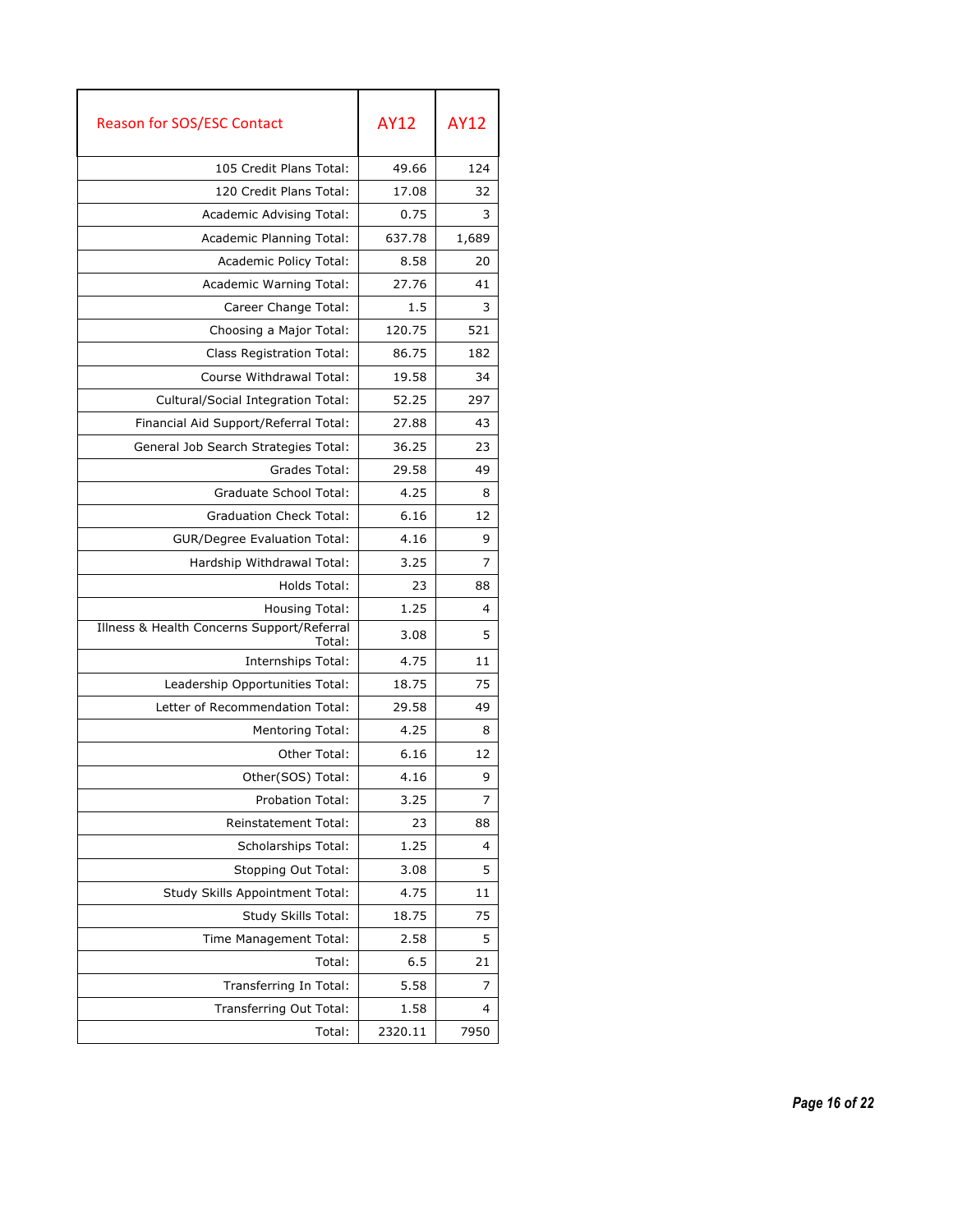| <b>Reason for</b><br><b>SOS/ESC Contact</b>                | <b>AY13</b> | <b>AY13</b> |
|------------------------------------------------------------|-------------|-------------|
| 105 Credit Plans Total:                                    | 194.33      | 1460        |
| <b>Academic Advising</b><br>Total:                         | 1.08        | 3           |
| Academic Planning<br>Total:                                | 623.9       | 1,833       |
| Academic Policy Total:                                     | 6.48        | 51          |
| Academic Warning<br>Total:                                 | 13.91       | 28          |
| Career Change Total:                                       | 0.66        | 3           |
| Choosing a Major                                           | 34.95       | 66          |
| Total:<br>Class Registration                               | 78.06       | 238         |
| Total:<br>Course Withdrawal                                | 9.16        | 22          |
| Total:<br>Cultural/Social                                  | 696.5       | 6937        |
| <b>Integration Total:</b><br>Dismissal:                    | 13.96       | 2           |
| <b>Financial Aid</b>                                       |             |             |
| Support/Referral<br>Total:                                 | 56.16       | 310         |
| General Job Search<br><b>Strategies Total:</b>             | 3.58        | 6           |
| Grades Total:                                              | 35.58       | 260         |
| Graduate School Total:                                     | 15.91       | 166         |
| <b>Graduation Check</b><br>Total:                          | 17.86       | 22          |
| GUR/Degree<br><b>Evaluation Total:</b>                     | 6.73        | 12          |
| Hardship Withdrawal<br>Total:                              | 4.66        | 10          |
| Holds Total:                                               | 2.16        | 7           |
| <b>Housing Total:</b>                                      | 3.75        | 5           |
| Illness & Health<br>Concerns<br>Support/Referral<br>Total: | 3.58        | 3           |
| Internships Total:                                         | 7.91        | 34          |
| Leadership<br><b>Opportunities Total:</b>                  | 23.75       | 275         |
| Letter of<br>Recommendation<br>Total:                      | 15.68       | 30          |
| <b>Mentoring Total:</b>                                    | 66.41       | 253         |
| <b>Other Total:</b>                                        | 58.08       | 275         |
| Other(SOS) Total:                                          | 2.16        | 13          |
| Probation Total:                                           | 4.96        | 9           |
| Reinstatement Total:                                       | 5.75        | 11          |
| Scholarships Total:                                        | 50.66       | 437         |
| Stopping Out Total:                                        | 4.51        | 14          |
| Study Skills Total:                                        | 9.58        | 18          |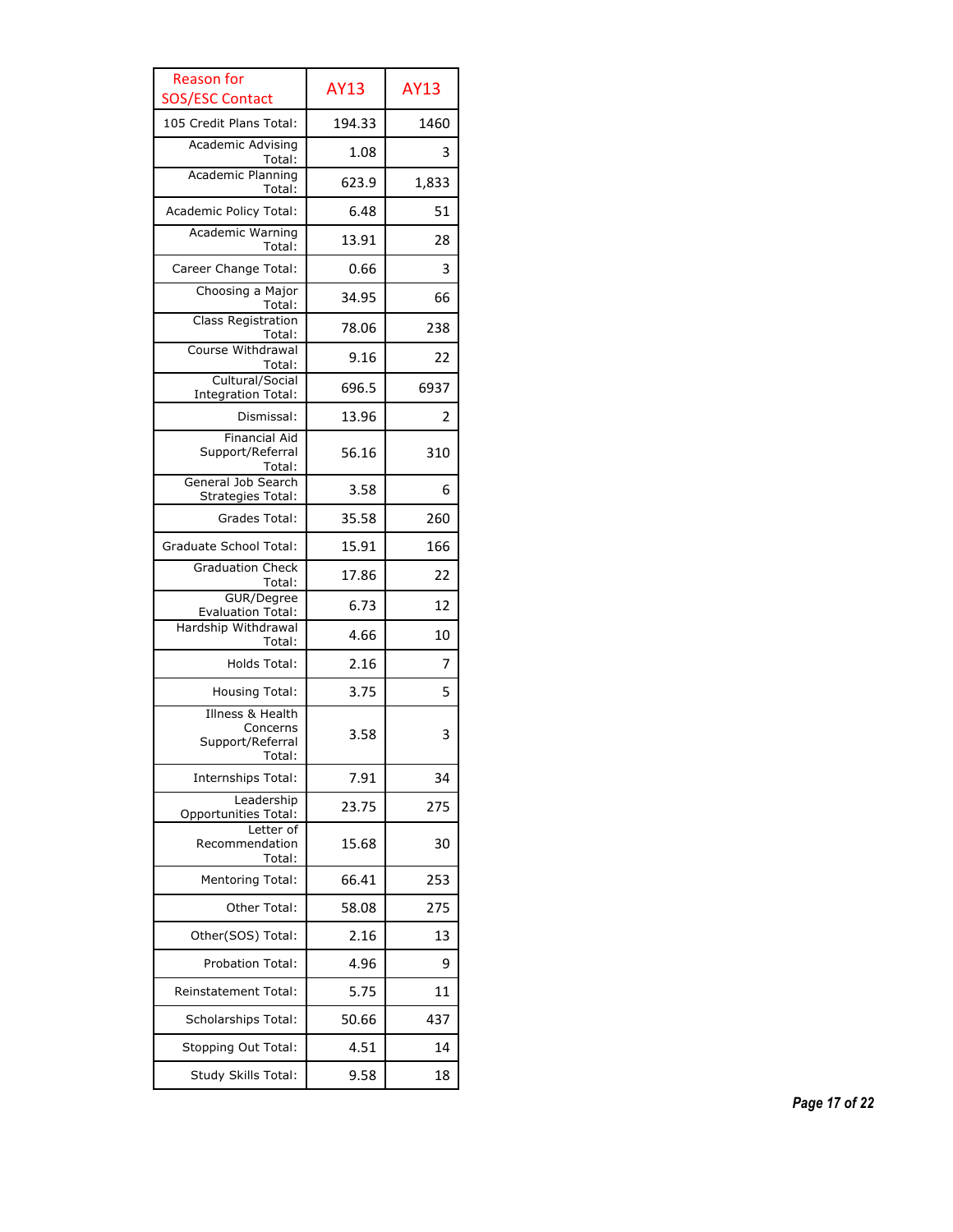|                    | Transferring In Total:                      | 3.83         | $\overline{7}$  |                                                |                                        |              |                 |
|--------------------|---------------------------------------------|--------------|-----------------|------------------------------------------------|----------------------------------------|--------------|-----------------|
|                    | Transferring Out Total:                     | 1.5          | 5               |                                                |                                        |              |                 |
|                    | Total:                                      | 2077.74      | 12825           |                                                |                                        |              |                 |
|                    | <b>Types of SOS/ESC</b>                     | AY 2012      | AY 2012         |                                                | <b>Types of SOS/ESC</b>                | <b>AY 13</b> | AY 13           |
| Contact            |                                             | <b>Hours</b> | <b>Contacts</b> |                                                | Contact                                | <b>Hours</b> | <b>Contacts</b> |
|                    | Appointments                                | 551.3        |                 | 815                                            | Appointments                           | 88.91        | 821             |
| Email              |                                             | 1,456.61     |                 | 6,620                                          | Email                                  | 1058.7<br>4  | 10,732          |
|                    |                                             |              |                 |                                                | Facebook                               |              |                 |
| Workshop           |                                             | 86           |                 | 44                                             | No Show                                | 22.16        | 38              |
|                    |                                             |              |                 |                                                | Out-Of-Office                          | 0.33         | $\overline{2}$  |
| No Show            |                                             |              |                 |                                                | Phone                                  | 13.49        | 37              |
| Out-Of-Office      |                                             |              |                 |                                                | <b>Teaching Appointment</b><br>(class) | 193.41       | 642             |
| Phone              |                                             | 12.5         |                 | 30                                             | <b>Teaching Email (class)</b>          | 8.66         | 90              |
|                    |                                             |              |                 |                                                | Walk-In                                | 222.26       | 363             |
| Walk-In            |                                             | 158.78       |                 | 284                                            | SOS Admin+general                      | 11.82        | 70              |
|                    | SOS Admin+general                           | 46.75        |                 | 144                                            | Workshop                               | 12           | 24              |
| <b>Grand Total</b> |                                             | 2311.94      |                 | 7937                                           | <b>Grand Total</b>                     | 1631.<br>8   | 12819           |
|                    | No longer tracked under this pull down menu |              |                 | No longer tracked under this pull down<br>menu |                                        |              |                 |
|                    | <b>Viking Advantage</b>                     |              |                 |                                                | <b>Viking Advantage</b>                |              |                 |
|                    | <b>Transfer Access</b>                      |              |                 |                                                | <b>Transfer Access</b>                 |              |                 |
| <b>CSF</b>         |                                             |              |                 |                                                | <b>CSF</b>                             |              |                 |
| <b>NWIC</b>        |                                             |              |                 |                                                | <b>NWIC</b>                            |              |                 |
|                    |                                             |              |                 |                                                |                                        |              |                 |

Note to all ASC please use "Teaching Appointment" do not use "class" Kelley Walker has fazed this out.<br>You can also use "Teaching – Emails" for emails that are to your students in Educ 108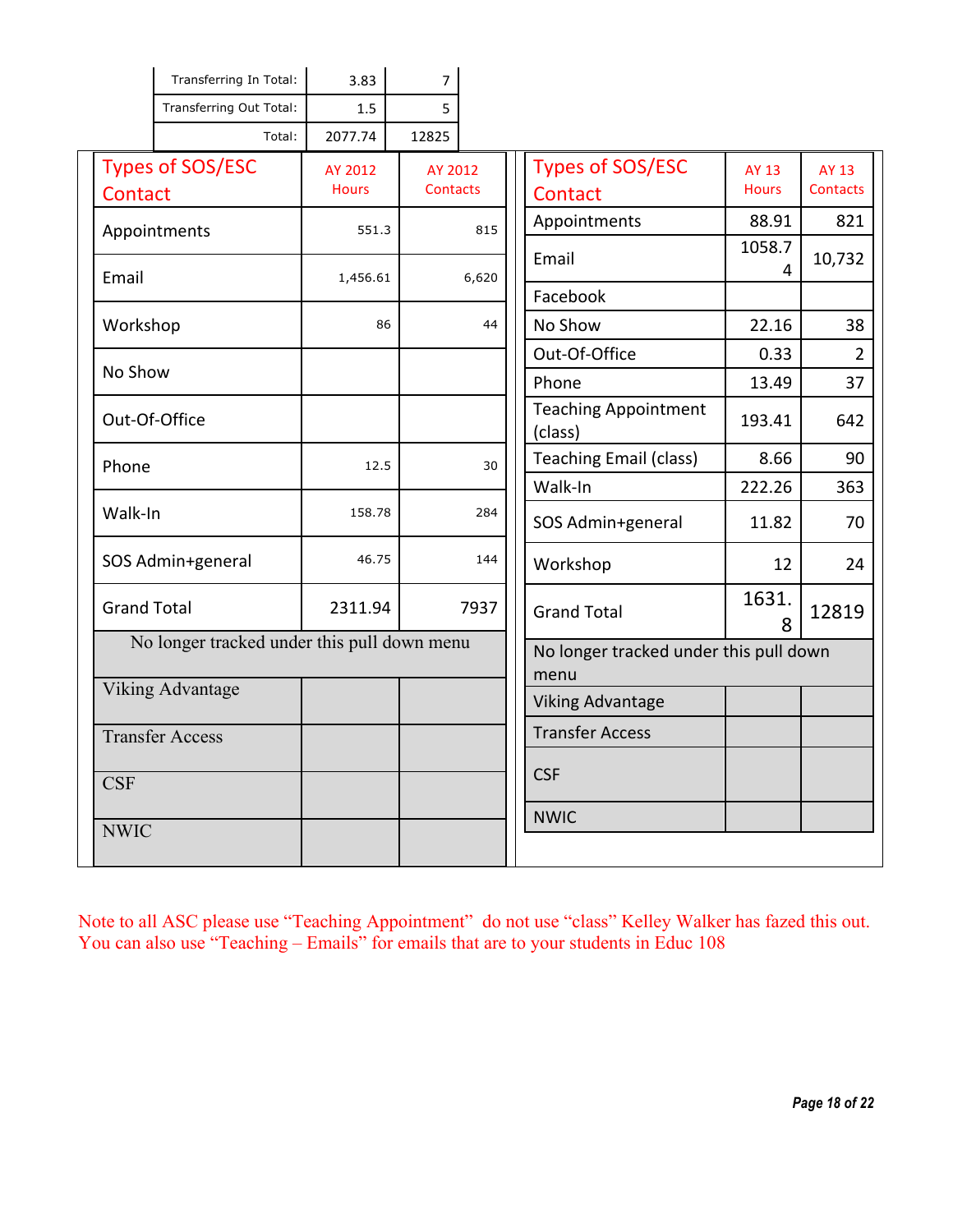# End of the Year Program Report 2012-2013

#### Name of Project/Program: Access Program (Student Outreach Services, Western Washington University)

#### **Number of Students:** 21 students (2012-2013 cohort)

#### **Program Goal:**

To retain at least 85% of the program participants from year 1 to year 2 in college/university by utilizing the objectives listed below.

Goal achieved? Ø Yes. 18 of the 21 students (86%) enrolled in the Access Program successfully completed their first year of college and are eligible to begin their second year at Western Washington University and other institutions of higher education. One student withdrew due to financial reasons and two were academically dismissed from Western.

#### **Intended Program Outcomes:**

 To assist students' transition from high school to successfully completing their first year of college by providing quality individualized and personalized advising services, access to social and campus integration opportunities, and connections to and an understanding of available campus resources. This will be achieved by utilizing the objectives listed below.

**Objectives:** By participating in the Access program, advisees (students) will be able to:

- Identify and utilize resources available to students on campus, when presented with a problem
- Prepare an academic plan that will help them reach short- and long-term academic goals, thus empowering students to incorporate and use planning resources
- Increase student peer connection through a shared learning community that Access students participate in during their first quarter
- Partake in Early Priority Registration which enables program participants to enroll into classes that are usually not available to first-year students
- Gain knowledge of Western and its many offerings and events by interacting with assigned Peer Mentors who will help first-year students connect to campus happenings and services
- Work with their Academic Support Coordinator to develop a graduation plan that is both efficient and tailored to meet the wants and needs of the individual student (when appropriate)

Targeted Population: High-achieving but academically at-risk freshman (first-year) students. While not always the case, Access students often possess a great deal of need for academic support as they may not have been as academically successful as their high school peers, and the Access program was designed to provide these students with the proper support to help them transition into the rigors of college academia.